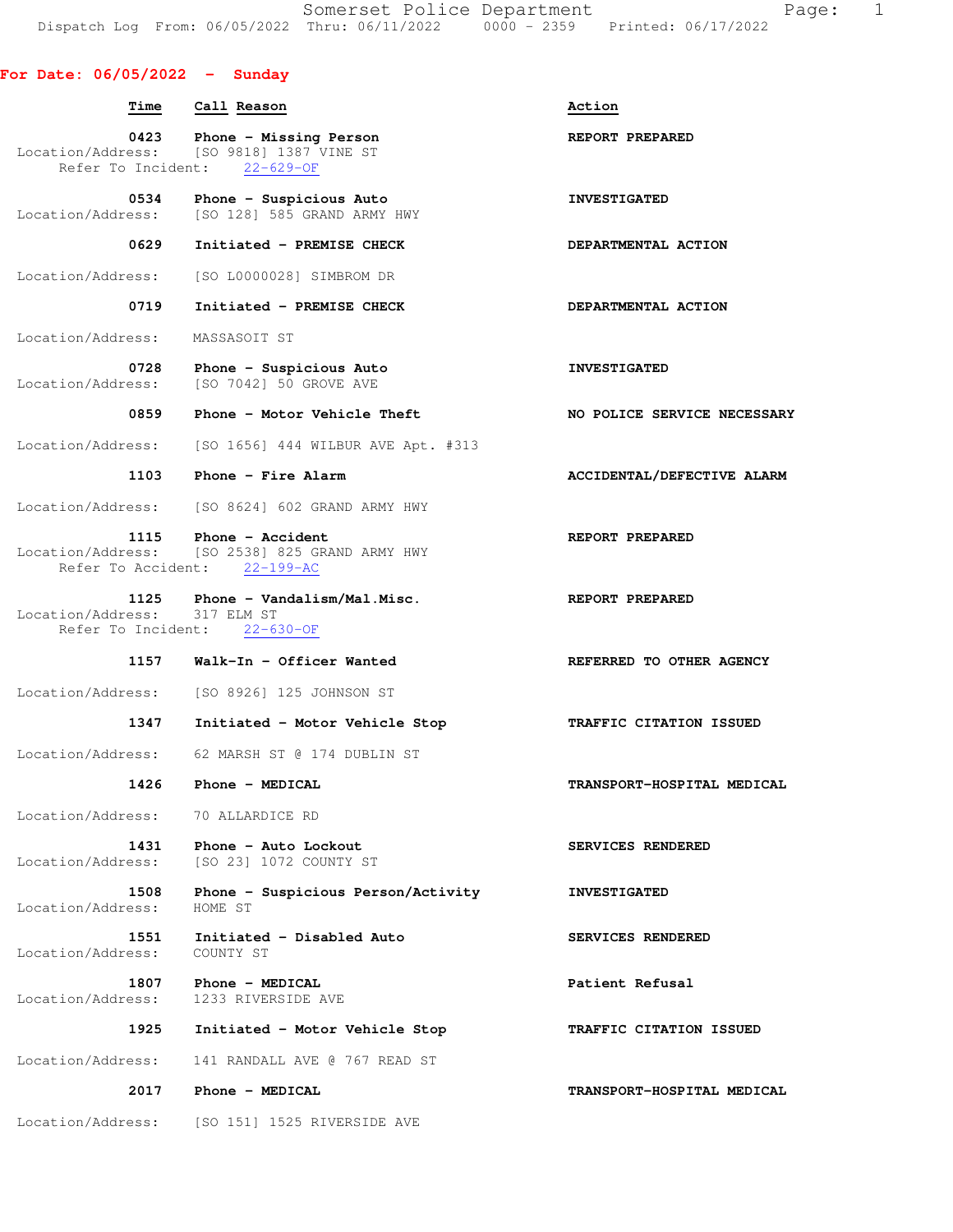|                                 | Somerset Police Department<br>Dispatch Log From: 06/05/2022 Thru: 06/11/2022 0000 - 2359 Printed: 06/17/2022 | $\overline{2}$<br>Page:    |
|---------------------------------|--------------------------------------------------------------------------------------------------------------|----------------------------|
| 2020                            | Initiated - Motor Vehicle Stop                                                                               | TRAFFIC CITATION ISSUED    |
| Location/Address:               | 27 HOT AND COLD LN @ 1000 READ ST                                                                            |                            |
| 2054                            | Phone - MEDICAL                                                                                              | TRANSPORT-HOSPITAL MEDICAL |
| Location/Address:               | [SO 7098] 244 PRATT AVE                                                                                      |                            |
| 2112<br>Location/Address:       | Phone - Check Well Being<br>24 GARDEN AVE @ 733 BRAYTON AVE                                                  | SERVICES RENDERED          |
| 2146                            | Initiated - PREMISE CHECK                                                                                    | DEPARTMENTAL ACTION        |
| Location/Address:               | [SO 8569] MASSASOIT ST                                                                                       |                            |
| 2146                            | Radio - PREMISE CHECK                                                                                        | DEPARTMENTAL ACTION        |
| Location/Address:               | [SO L0000025] BRAYTON POINT RD                                                                               |                            |
| 2158                            | Phone - 911 Hang up/Aban line/Unf Call ACCIDENTAL 9-1-1 CALL                                                 |                            |
| Location/Address:               | [SO 6763] 8 LOURDES RD                                                                                       |                            |
| 2218                            | Initiated - PREMISE CHECK                                                                                    | DEPARTMENTAL ACTION        |
|                                 | Location/Address: [SO L0000009] LINDEN DR                                                                    |                            |
| For Date: $06/06/2022 -$ Monday |                                                                                                              |                            |
| 0022                            | Initiated - PREMISE CHECK                                                                                    | DEPARTMENTAL ACTION        |
| Location/Address:               | [SO 163] 3828 RIVERSIDE AVE                                                                                  |                            |
| 0022                            | Initiated - PREMISE CHECK                                                                                    | DEPARTMENTAL ACTION        |

 Location/Address: BOURN AVE 0025 Initiated - PREMISE CHECK **DEPARTMENTAL ACTION** Location/Address: [SO 11] 538 CHACE ST

0028 Initiated - PREMISE CHECK **DEPARTMENTAL ACTION** Location/Address: [SO 189] 2317 COUNTY ST

0029 Initiated - PREMISE CHECK **DEPARTMENTAL ACTION** Location/Address: [SO 133] 582 SOUTH ST

0030 Initiated - PREMISE CHECK **DEPARTMENTAL ACTION** Location/Address: [SO L0000022] DUBLIN ST

0032 Initiated - PREMISE CHECK **DEPARTMENTAL ACTION** Location/Address: [SO 94] 274 HIGH ST

0033 Initiated - PREMISE CHECK **DEPARTMENTAL ACTION** Location/Address: [SO L0000046] MAIN ST

0034 Initiated - PREMISE CHECK **DEPARTMENTAL ACTION**  Location/Address: PALMER ST 0036 Initiated - PREMISE CHECK **DEPARTMENTAL ACTION** 

Location/Address: [SO 855] 4052 COUNTY ST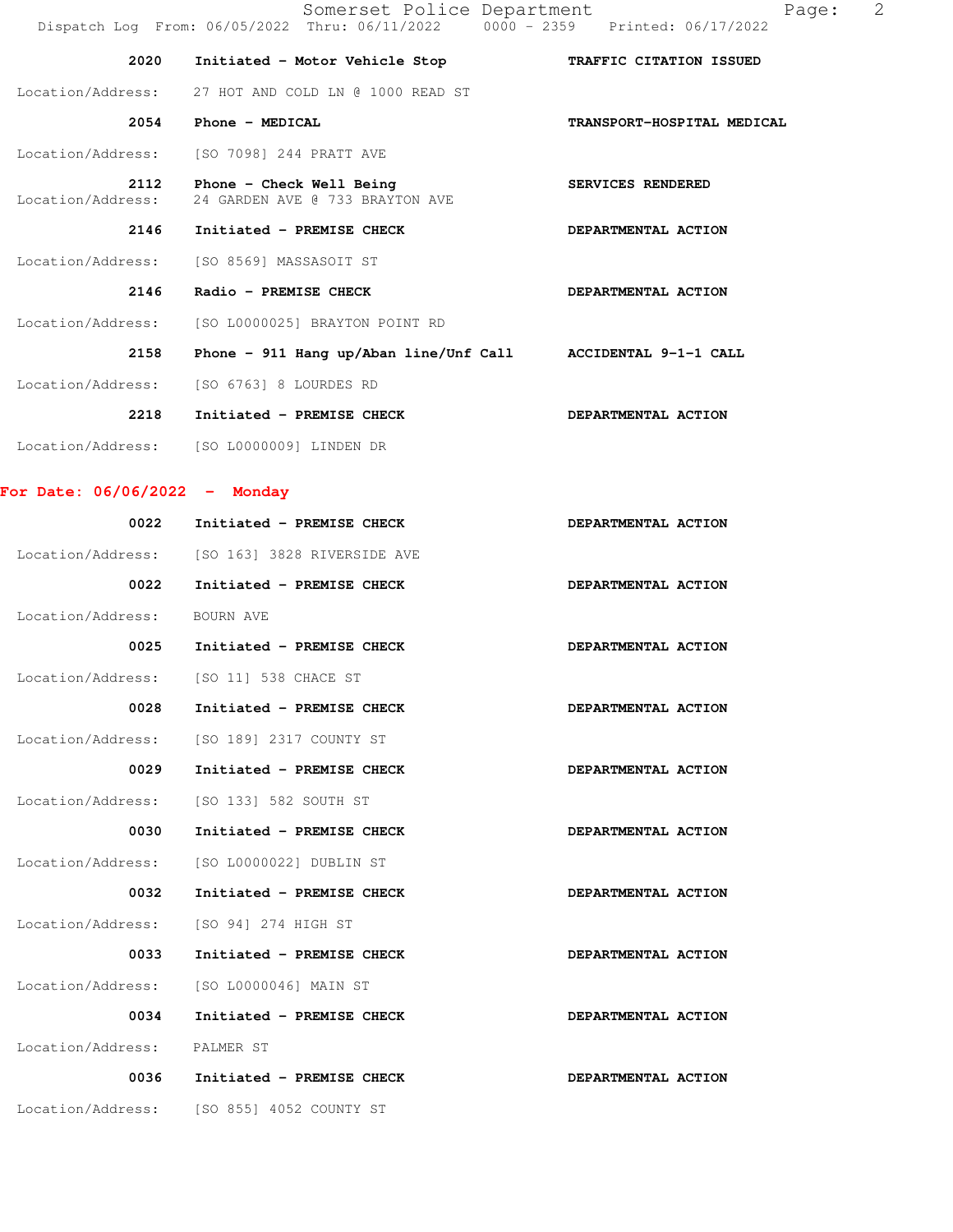| Location/Address: ELM ST     |                                               |                     |
|------------------------------|-----------------------------------------------|---------------------|
| 0040                         | Initiated - PREMISE CHECK                     | DEPARTMENTAL ACTION |
| Location/Address: FAIRWAY DR |                                               |                     |
| 0045                         | Initiated - PREMISE CHECK                     | DEPARTMENTAL ACTION |
| Location/Address:            | [SO 1677] 580 WHETSTONE HILL RD               |                     |
| 0047                         | Initiated - PREMISE CHECK                     | DEPARTMENTAL ACTION |
| Location/Address:            | WINDWARD DR                                   |                     |
| 0048                         | Initiated - PREMISE CHECK                     | DEPARTMENTAL ACTION |
|                              | Location/Address: [SO 4] 90 OLYMPIC RD        |                     |
| 0051                         | Initiated - PREMISE CHECK                     | DEPARTMENTAL ACTION |
|                              | Location/Address: [SO 12] 2732 COUNTY ST      |                     |
| 0051                         | Initiated - PREMISE CHECK                     | DEPARTMENTAL ACTION |
| Location/Address:            | [SO 179] 2756 COUNTY ST                       |                     |
| 0052                         | Initiated - PREMISE CHECK                     | DEPARTMENTAL ACTION |
| Location/Address:            | [SO 178] 2900 COUNTY ST                       |                     |
| 0053                         | Initiated - PREMISE CHECK                     | DEPARTMENTAL ACTION |
|                              | Location/Address: [SO L0000019] COUNTY ST     |                     |
| 0054                         | Initiated - PREMISE CHECK                     | DEPARTMENTAL ACTION |
|                              | Location/Address: [SO 78] 3049 COUNTY ST      |                     |
| 0055                         | Initiated - PREMISE CHECK                     | DEPARTMENTAL ACTION |
|                              | Location/Address: [SO 2343] 3200 COUNTY ST    |                     |
| 0111                         | Initiated - PREMISE CHECK                     | DEPARTMENTAL ACTION |
|                              | Location/Address: [SO 8306] 537 RIVERSIDE AVE |                     |
| 0111                         | Initiated - PREMISE CHECK                     | DEPARTMENTAL ACTION |
|                              | Location/Address: [SO 603] 1464 COUNTY ST     |                     |
| 0113                         | Initiated - PREMISE CHECK                     | DEPARTMENTAL ACTION |
|                              | Location/Address: [SO 9588] 1280 WILBUR AVE   |                     |
| 0114                         | Initiated - PREMISE CHECK                     | DEPARTMENTAL ACTION |
|                              | Location/Address: [SO 1616] 115 WOOD ST       |                     |
| 0116                         | Initiated - PREMISE CHECK                     | DEPARTMENTAL ACTION |
|                              | Location/Address: [SO 836] 740 COUNTY ST      |                     |
| 0119                         | Initiated - PREMISE CHECK                     | DEPARTMENTAL ACTION |
|                              | Location/Address: [SO 87] 625 COUNTY ST       |                     |
| 0123                         | Initiated - PREMISE CHECK                     | DEPARTMENTAL ACTION |
|                              | Location/Address: [SO 88] 1141 BRAYTON AVE    |                     |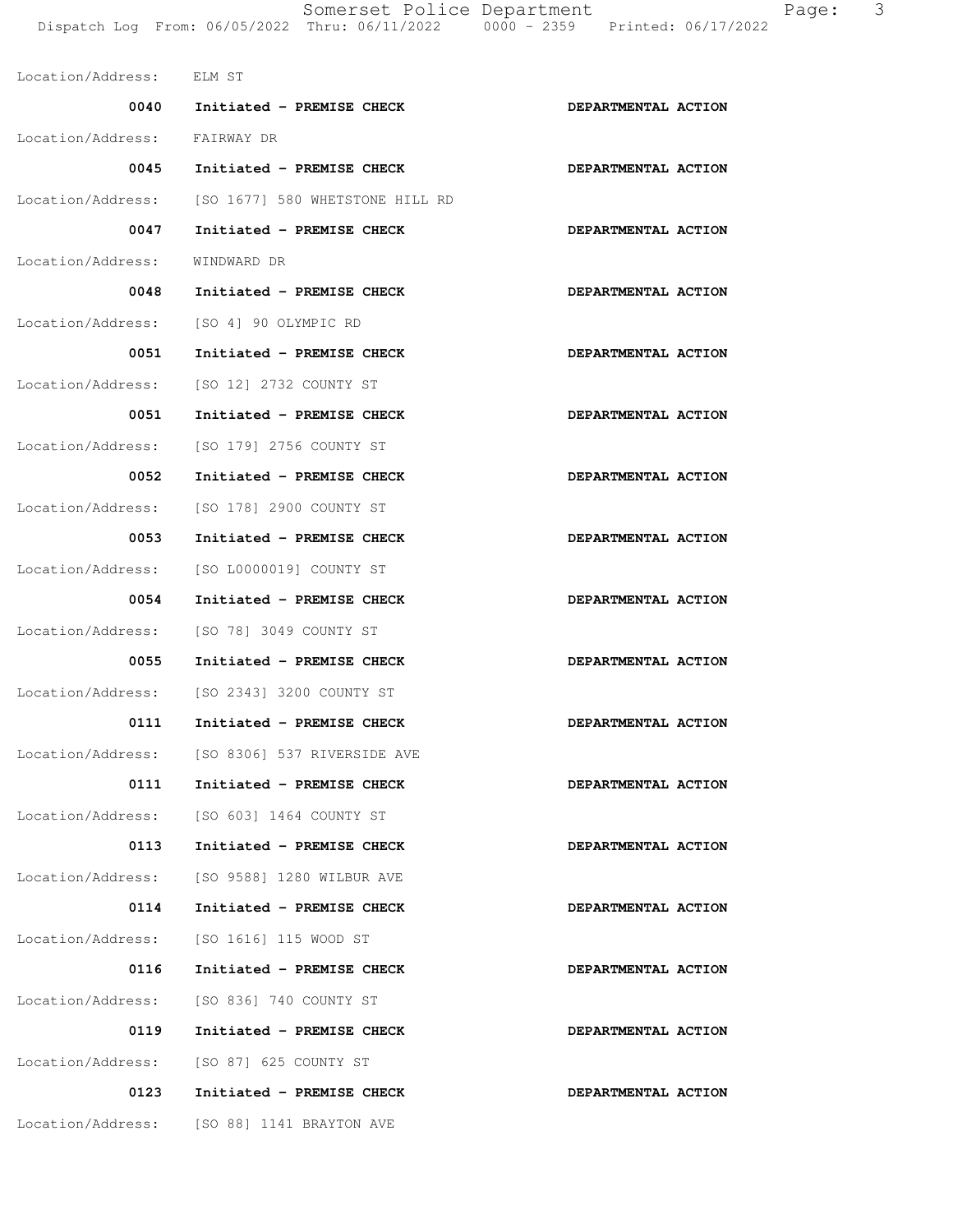|                           | Somerset Police Department<br>Dispatch Log From: 06/05/2022 Thru: 06/11/2022 0000 - 2359 Printed: 06/17/2022 | 4<br>Page:                    |
|---------------------------|--------------------------------------------------------------------------------------------------------------|-------------------------------|
| 0123                      | Initiated - PREMISE CHECK                                                                                    | DEPARTMENTAL ACTION           |
| Location/Address:         | [SO 61] 1250 GRAND ARMY HWY                                                                                  |                               |
| 0125                      | Initiated - PREMISE CHECK                                                                                    | DEPARTMENTAL ACTION           |
| Location/Address:         | [SO 9505] 50 HOT AND COLD LN                                                                                 |                               |
| 0127                      | Initiated - PREMISE CHECK                                                                                    | DEPARTMENTAL ACTION           |
| Location/Address:         | [SO 151] 1525 RIVERSIDE AVE                                                                                  |                               |
| 0250                      | Phone - Alarm Check                                                                                          | ACCIDENTAL/DEFECTIVE ALARM    |
| Location/Address:         | [SO 136] 1804 COUNTY ST                                                                                      |                               |
| 0252                      | Phone - Alarm Burglar/Holdup                                                                                 | ACCIDENTAL/DEFECTIVE ALARM    |
| Location/Address:         | [SO 581] 8 LYNCH AVE                                                                                         |                               |
| 0349                      | Phone - Alarm Burglar/Holdup                                                                                 | ACCIDENTAL/DEFECTIVE ALARM    |
| Location/Address:         | [SO 87] 625 COUNTY ST                                                                                        |                               |
| 0729                      | Initiated - Public Service Other                                                                             | DEPARTMENTAL ACTION           |
| Location/Address:         | [SO 88] 1141 BRAYTON AVE                                                                                     |                               |
| 0740                      | Phone - MEDICAL                                                                                              | TRANSPORT-HOSPITAL MEDICAL    |
| Location/Address:         | [SO 5216] 55 SPRUCE ST                                                                                       |                               |
| 0934                      | Initiated - Continued Investigation                                                                          | DEPARTMENTAL ACTION           |
| Location/Address:         | [SO 8306] 537 RIVERSIDE AVE                                                                                  |                               |
| 0951                      | Phone - MEDICAL                                                                                              | TRANSPORT-HOSPITAL MEDICAL    |
| Location/Address:         | [SO 14] 500 WILBUR AVE Apt. #106B                                                                            |                               |
| 1017                      | Initiated - PREMISE CHECK                                                                                    | DEPARTMENTAL ACTION           |
| Location/Address:         | [SO L0000028] SIMBROM DR                                                                                     |                               |
| 1056                      | Walk-In - Fraud<br>Location/Address: [SO 27] 1255 GRAND ARMY HWY<br>Refer To Incident: 22-633-OF             | REPORT PREPARED               |
| 1110                      | Initiated - Officer Wanted                                                                                   | DEPARTMENTAL ACTION           |
| Location/Address:         | [SO 87] 625 COUNTY ST                                                                                        |                               |
| 1134<br>Location/Address: | Phone - Accident<br>455 BRAYTON AVE @ 425 GRAND ARMY HWY<br>Refer To Accident: 22-200-AC                     | REPORT PREPARED               |
| 1257                      | Phone - Accident                                                                                             | NO POLICE SERVICE NECESSARY   |
| Location/Address:         | 60 NORTH ST                                                                                                  |                               |
| 1348                      | Initiated - Officer Wanted                                                                                   | DEPARTMENTAL ACTION           |
| Location/Address:         | [SO 9752] 305 REGAN RD                                                                                       |                               |
| 1402<br>Location/Address: | Initiated - Continued Investigation<br>[SO 8520] 525 MOHAWK RD                                               | <b>ADVICE GIVEN</b>           |
| 1447                      | Phone - Summons/Papers Service                                                                               | MESSAGE/SUMMONS NOT DELIVERED |
|                           | Location/Address: [SO 6956] 39 HOT AND COLD LN                                                               |                               |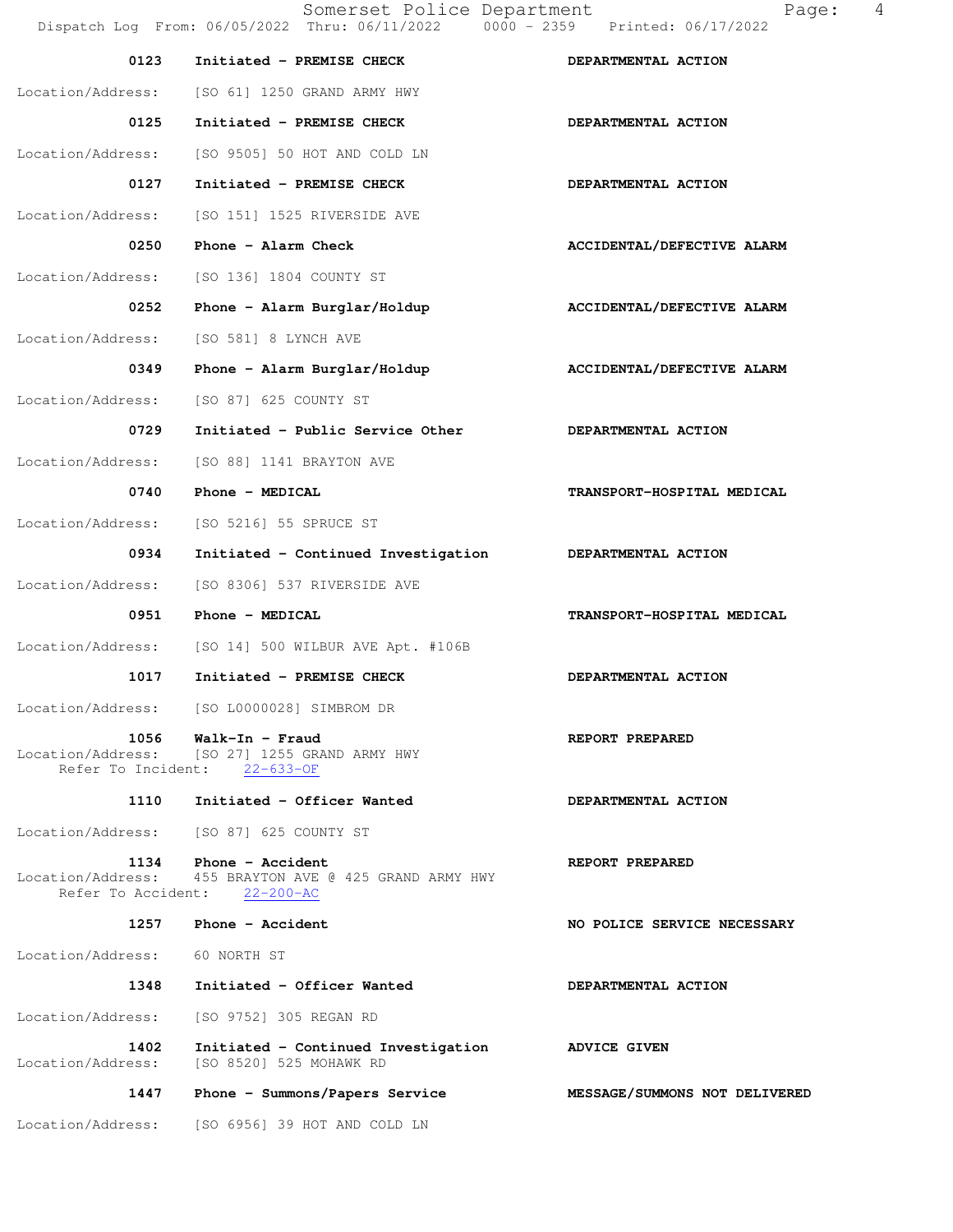|                                  | Somerset Police Department<br>Dispatch Log From: 06/05/2022 Thru: 06/11/2022                         | Page:<br>0000 - 2359 Printed: 06/17/2022 | 5 |
|----------------------------------|------------------------------------------------------------------------------------------------------|------------------------------------------|---|
| 1453                             | Walk-In - Larceny<br>Location/Address: [SO 8773] 41 PLEASANT ST<br>Refer To Incident: 22-635-OF      | REPORT PREPARED                          |   |
| 1710                             | Initiated - Summons/Papers Service MESSAGE/SUMMONS DELIVERED                                         |                                          |   |
|                                  | Location/Address: [SO 631] 2211 RIVERSIDE AVE                                                        |                                          |   |
|                                  | 1811 Phone - MEDICAL                                                                                 | TRANSPORT-HOSPITAL MEDICAL               |   |
|                                  | Location/Address: [SO 1093] 830 READ ST<br>Refer To Incident: 22-636-OF                              |                                          |   |
|                                  | 1833 Phone - MEDICAL                                                                                 | TRANSPORT-HOSPITAL MEDICAL               |   |
| Location/Address: 601 WILBUR AVE |                                                                                                      |                                          |   |
|                                  | 1950 Phone - Officer Wanted<br>Location/Address: [SO 9457] 58 FAIR DR                                | <b>ADVICE GIVEN</b>                      |   |
|                                  | 1955 Phone - Accident<br>Location/Address: [SO 2] 535 GRAND ARMY HWY<br>Refer To Accident: 22-201-AC | REPORT PREPARED                          |   |
| 2052                             | Phone - Property (Found)                                                                             | PROPERTY RETURNED TO OWNER               |   |
| Location/Address:                | 28 GIBBS ST @ 2115 COUNTY ST                                                                         |                                          |   |
| 2253                             | Phone - Alarm Burglar/Holdup                                                                         | ACCIDENTAL/DEFECTIVE ALARM               |   |
|                                  | Location/Address: [SO 11] 538 CHACE ST                                                               |                                          |   |
| For Date: $06/07/2022 -$ Tuesday |                                                                                                      |                                          |   |
| 0014                             | Initiated - PREMISE CHECK                                                                            | DEPARTMENTAL ACTION                      |   |
| Location/Address:                | [SO 11] 538 CHACE ST                                                                                 |                                          |   |
| 0017                             | Initiated - PREMISE CHECK                                                                            | DEPARTMENTAL ACTION                      |   |
| Location/Address:                | [SO 100] 2112 COUNTY ST                                                                              |                                          |   |

0019 Initiated - PREMISE CHECK **DEPARTMENTAL ACTION** Location/Address: [SO 189] 2317 COUNTY ST

0020 Initiated - PREMISE CHECK **DEPARTMENTAL ACTION** 

0020 Initiated - PREMISE CHECK **DEPARTMENTAL ACTION** Location/Address: [SO 1024] 2722 COUNTY ST

0021 Initiated - PREMISE CHECK **DEPARTMENTAL ACTION** 

0022 Initiated - PREMISE CHECK **DEPARTMENTAL ACTION** Location/Address: [SO 179] 2756 COUNTY ST

0023 Initiated - PREMISE CHECK **DEPARTMENTAL ACTION** Location/Address: [SO 178] 2900 COUNTY ST 0024 Initiated - PREMISE CHECK **DEPARTMENTAL ACTION** 

Location/Address: [SO L0000019] COUNTY ST

Location/Address: [SO 133] 582 SOUTH ST

Location/Address: [SO 12] 2732 COUNTY ST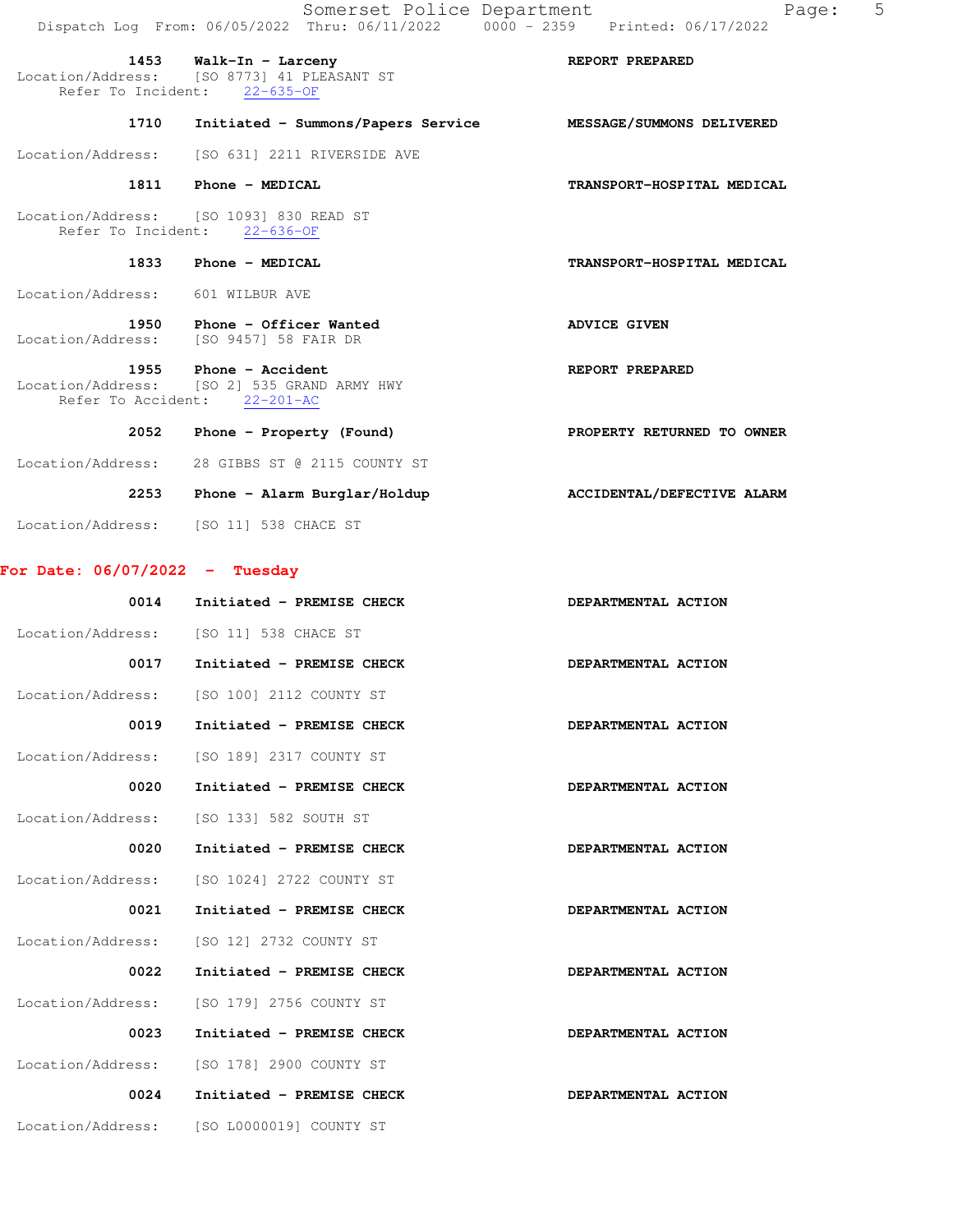| 0025                        | Initiated - PREMISE CHECK                 | DEPARTMENTAL ACTION     |
|-----------------------------|-------------------------------------------|-------------------------|
|                             | Location/Address: [SO 78] 3049 COUNTY ST  |                         |
| 0026                        | Initiated - PREMISE CHECK                 | DEPARTMENTAL ACTION     |
| Location/Address:           | [SO 2343] 3200 COUNTY ST                  |                         |
| 0028                        | Initiated - PREMISE CHECK                 | DEPARTMENTAL ACTION     |
| Location/Address:           | [SO 162] 3249 COUNTY ST                   |                         |
| 0031                        | Initiated - PREMISE CHECK                 | DEPARTMENTAL ACTION     |
| Location/Address:           | [SO 1677] 580 WHETSTONE HILL RD           |                         |
| 0034                        | Initiated - PREMISE CHECK                 | DEPARTMENTAL ACTION     |
| Location/Address:           | [SO 8306] 537 RIVERSIDE AVE               |                         |
| 0034                        | Initiated - PREMISE CHECK                 | DEPARTMENTAL ACTION     |
| Location/Address:           | WINDWARD DR                               |                         |
| 0036                        | Initiated - PREMISE CHECK                 | DEPARTMENTAL ACTION     |
|                             | Location/Address: [SO 4] 90 OLYMPIC RD    |                         |
| 0043                        | Initiated - PREMISE CHECK                 | DEPARTMENTAL ACTION     |
| Location/Address:           | FAIRWAY DR                                |                         |
| 0044                        | Initiated - PREMISE CHECK                 | DEPARTMENTAL ACTION     |
| Location/Address:           | [SO 138] 1878 WILBUR AVE                  |                         |
| 0047                        | Initiated - PREMISE CHECK                 | DEPARTMENTAL ACTION     |
| Location/Address:           | ELM ST                                    |                         |
| 0050                        | Initiated - PREMISE CHECK                 | DEPARTMENTAL ACTION     |
|                             | Location/Address: [SO 855] 4052 COUNTY ST |                         |
| 0051                        | Initiated - PREMISE CHECK                 | DEPARTMENTAL ACTION     |
| Location/Address: KENMAR DR |                                           |                         |
|                             | 0053 Initiated - PREMISE CHECK            | DEPARTMENTAL ACTION     |
| Location/Address:           | BROAD COVE ST                             |                         |
| 0058                        | Initiated - PREMISE CHECK                 | DEPARTMENTAL ACTION     |
|                             | Location/Address: [SO L0000046] MAIN ST   |                         |
| 0100                        | Initiated - PREMISE CHECK                 | DEPARTMENTAL ACTION     |
| Location/Address:           | [SO 94] 274 HIGH ST                       |                         |
| 0101                        | Initiated - Motor Vehicle Stop            | TRAFFIC CITATION ISSUED |
| Location/Address:           | [SO 420] 1214 GRAND ARMY HWY              |                         |
| 0101                        | Initiated - PREMISE CHECK                 | DEPARTMENTAL ACTION     |
|                             | Location/Address: [SO 3635] 265 HIGH ST   |                         |
| 0102                        | Initiated - PREMISE CHECK                 | DEPARTMENTAL ACTION     |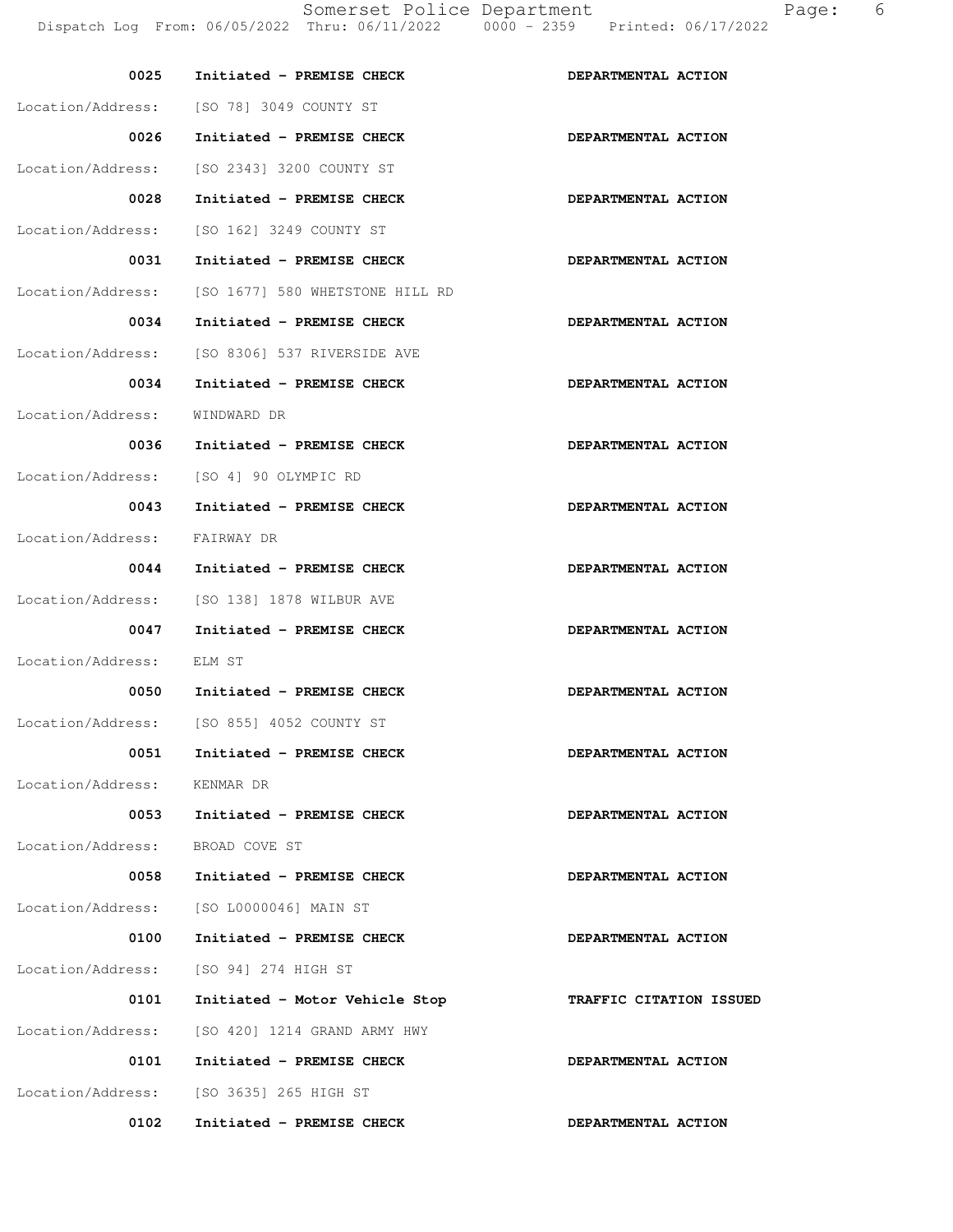|                                                 | Somerset Police Department<br>Dispatch Log From: 06/05/2022 Thru: 06/11/2022 0000 - 2359 Printed: 06/17/2022 | 7<br>Page:                 |
|-------------------------------------------------|--------------------------------------------------------------------------------------------------------------|----------------------------|
|                                                 | Location/Address: [SO L0000022] DUBLIN ST                                                                    |                            |
| 0103                                            | Initiated - PREMISE CHECK                                                                                    | DEPARTMENTAL ACTION        |
| Location/Address:                               | [SO 153] 4231 RIVERSIDE AVE                                                                                  |                            |
| 0104                                            | Initiated - PREMISE CHECK                                                                                    | DEPARTMENTAL ACTION        |
| Location/Address:                               | [SO L0000028] SIMBROM DR                                                                                     |                            |
| 0104                                            | Initiated - PREMISE CHECK                                                                                    | DEPARTMENTAL ACTION        |
| Location/Address:                               | [SO 9505] 50 HOT AND COLD LN                                                                                 |                            |
| 0107                                            | Initiated - PREMISE CHECK                                                                                    | DEPARTMENTAL ACTION        |
| Location/Address:                               | [SO 163] 3828 RIVERSIDE AVE                                                                                  |                            |
| 0108                                            | Initiated - PREMISE CHECK                                                                                    | DEPARTMENTAL ACTION        |
| Location/Address:                               | BOURN AVE                                                                                                    |                            |
| 0111                                            | Initiated - PREMISE CHECK                                                                                    | DEPARTMENTAL ACTION        |
| Location/Address:                               | PALMER ST                                                                                                    |                            |
| 0118                                            | Initiated - Motor Vehicle Stop                                                                               | TRAFFIC CITATION ISSUED    |
| Location/Address:                               | 229 LEES RIVER AVE @ 1876 WILBUR AVE                                                                         |                            |
| 0156                                            | Initiated - PREMISE CHECK                                                                                    | DEPARTMENTAL ACTION        |
| Location/Address:                               | [SO 9588] 1280 WILBUR AVE                                                                                    |                            |
| 0158                                            | Initiated - PREMISE CHECK                                                                                    | DEPARTMENTAL ACTION        |
| Location/Address:                               | [SO 15] 500 READ ST                                                                                          |                            |
| 0158                                            | Initiated - PREMISE CHECK                                                                                    | DEPARTMENTAL ACTION        |
|                                                 | Location/Address: [SO 5] 145 COUNTY ST                                                                       |                            |
| 0526                                            | Initiated - PREMISE CHECK                                                                                    | DEPARTMENTAL ACTION        |
| Location/Address:                               | [SO L0000028] SIMBROM DR                                                                                     |                            |
| 0656                                            | Phone - 911 Hang up/Aban line/Unf Call ACCIDENTAL 9-1-1 CALL                                                 |                            |
| Location/Address:                               | 116 FRANCES ST                                                                                               |                            |
| 0730                                            | Initiated - Public Service Other                                                                             | DEPARTMENTAL ACTION        |
| Location/Address:                               | [SO 88] 1141 BRAYTON AVE                                                                                     |                            |
| 0932                                            | Initiated - Parking Violation                                                                                | PARKING TICKET ISSUED      |
| Location/Address:                               | [SO 4307] 815 GRAND ARMY HWY                                                                                 |                            |
| 1030<br>Location/Address:<br>Refer To Incident: | Phone - Check Well Being<br>1215 RIVERSIDE AVE<br>$22 - 637 - OF$                                            | REPORT PREPARED            |
| 1030                                            | Initiated - Public Service Other                                                                             | DEPARTMENTAL ACTION        |
| Location/Address:                               | [SO 87] 625 COUNTY ST                                                                                        |                            |
| 1117                                            | Phone - Auto Lockout                                                                                         | DEPARTMENTAL ACTION        |
| Location/Address:                               | [SO 2] 535 GRAND ARMY HWY                                                                                    |                            |
| 1125                                            | Phone - MEDICAL                                                                                              | TRANSPORT-HOSPITAL MEDICAL |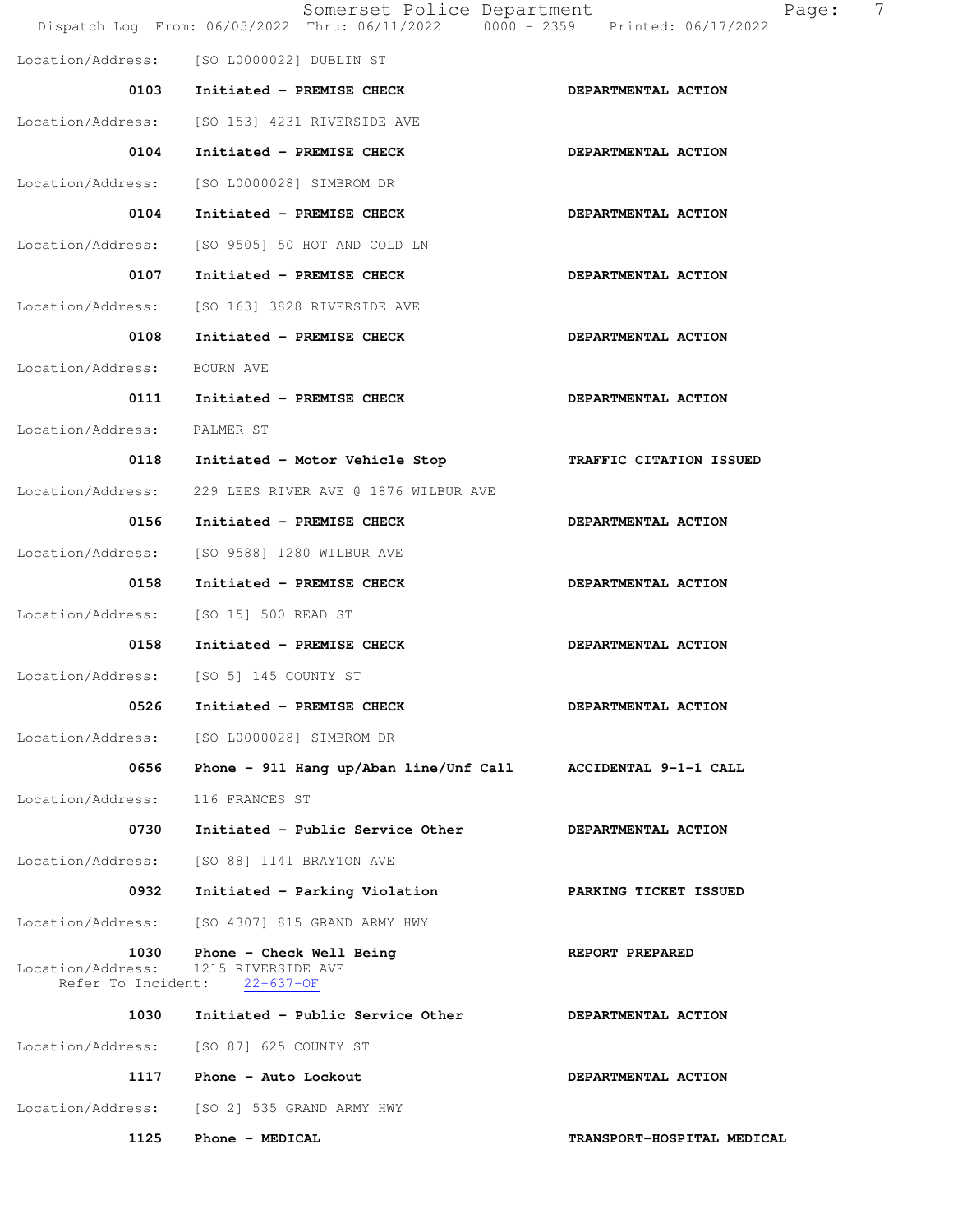Somerset Police Department Page: 8 Dispatch Log From: 06/05/2022 Thru: 06/11/2022 0000 - 2359 Printed: 06/17/2022

Location/Address: 178 CONNECTICUT AVE

1130 Initiated - PREMISE CHECK **DEPARTMENTAL ACTION**  Location/Address: [SO 1677] 580 WHETSTONE HILL RD 1140 Initiated - PREMISE CHECK **DEPARTMENTAL ACTION**  Location/Address: [SO 92] 700 READ ST 1330 Phone - Auto Lockout **SERVICES RENDERED**  Location/Address: [SO 3621] 402 BUFFINTON ST 1333 Walk-In - Public Service Other **SERVICES RENDERED**  Location/Address: CHERRY ST  **1451 Walk-In - CAR SEAT INSTALLATION SERVICES RENDERED**  Location/Address: [SO 8123] 465 COUNTY ST  **1500 Phone - MEDICAL TRANSPORT-HOSPITAL MEDICAL**  Location/Address: 37 MOHICAN RD @ 462 MOHAWK RD 1642 Phone - Accident **REPORT PREPARED** Location/Address: [SO 197] 140 WOOD ST<br>Refer To Accident: 22-202-AC Refer To Accident: 1652 Phone - Accident **REPORT PREPARED**  Location/Address: [SO 9341] 564 GRAND ARMY HWY Refer To Accident: 22-203-AC  **1725 Phone - MEDICAL TRANSPORT-HOSPITAL MEDICAL**  Location/Address: 109 FERNCROFT RD **1738** Phone - Fight **REPORT PREPARED**  Location/Address: [SO 2538] 825 GRAND ARMY HWY Refer To Incident: 22-638-OF 1748 Walk-In - Officer Wanted **ADVICE GIVEN**  Location/Address: 439 MAIN ST 1804 Phone - Officer Wanted **REPORT PREPARED**  Location/Address: [SO 2] 535 GRAND ARMY HWY  **1820 Phone - MEDICAL TRANSPORT-HOSPITAL MEDICAL**  Location/Address: 24 NEW HAMPSHIRE AVE Refer To Incident: 22-639-OF  **1824 Phone - Motor Vehicle Complaints UNFOUNDED**  Location/Address: [SO 204] 525 COUNTY ST  **1831 Walk-In - Public Service Other DEPARTMENTAL ACTION**  Location/Address: [SO 8123] 465 COUNTY ST  **2032 Initiated - Continued Investigation DEPARTMENTAL ACTION**  Location/Address: [SO 2103] 74 ROOSEVELT AVE 2101 Phone - Animal Complaint **INVESTIGATED**  Location/Address: SUSIE ST 2133 Phone - Animal Complaint **SERVICES RENDERED** Location/Address: 112 SUSIE ST

 **2200 Phone - Alarm Burglar/Holdup ACCIDENTAL/DEFECTIVE ALARM** 

Location/Address: [SO 244] 869 GRAND ARMY HWY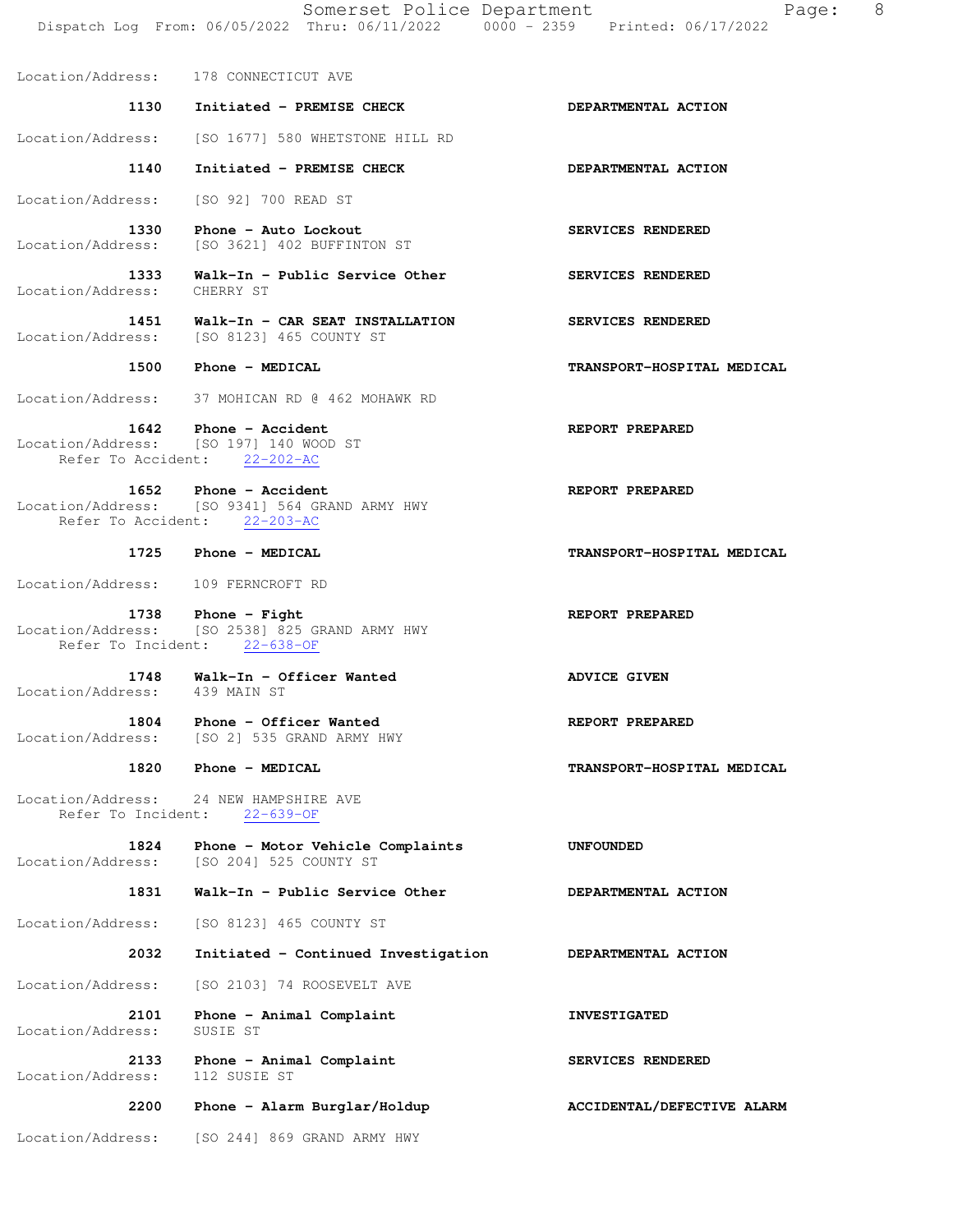Somerset Police Department Fage: 9 Dispatch Log From: 06/05/2022 Thru: 06/11/2022 0000 - 2359 Printed: 06/17/2022

| For Date: $06/08/2022 -$ Wednesday |                                                 |                     |
|------------------------------------|-------------------------------------------------|---------------------|
| 0104                               | Initiated - PREMISE CHECK                       | DEPARTMENTAL ACTION |
|                                    | Location/Address: [SO 149] 100 SLADES FERRY AVE |                     |
| 0106                               | Initiated - PREMISE CHECK                       | DEPARTMENTAL ACTION |
|                                    | Location/Address: [SO 8306] 537 RIVERSIDE AVE   |                     |
| 0110                               | Initiated - PREMISE CHECK                       | DEPARTMENTAL ACTION |
| Location/Address:                  | [SO 7048] 231 RIVERSIDE AVE                     |                     |
| 0111                               | Initiated - PREMISE CHECK                       | DEPARTMENTAL ACTION |
|                                    | Location/Address: [SO 188] 1 RIVERSIDE AVE      |                     |
| 0114                               | Initiated - PREMISE CHECK                       | DEPARTMENTAL ACTION |
| Location/Address:                  | [SO 5797] 1258 WILBUR AVE                       |                     |
| 0117                               | Initiated - PREMISE CHECK                       | DEPARTMENTAL ACTION |
| Location/Address:                  | [SO 8569] MASSASOIT ST                          |                     |
| 0120                               | Initiated - PREMISE CHECK                       | DEPARTMENTAL ACTION |
| Location/Address: JACKSON AVE      |                                                 |                     |
| 0123                               | Initiated - PREMISE CHECK                       | DEPARTMENTAL ACTION |
| Location/Address:                  | [SO 2304] 1 HOME ST                             |                     |
| 0125                               | Initiated - PREMISE CHECK                       | DEPARTMENTAL ACTION |
|                                    | Location/Address: [SO 138] 1878 WILBUR AVE      |                     |
| 0131                               | Initiated - PREMISE CHECK                       | DEPARTMENTAL ACTION |
|                                    | Location/Address: [SO 184] 732 LEES RIVER AVE   |                     |
| 0133                               | Initiated - PREMISE CHECK                       | DEPARTMENTAL ACTION |
| Location/Address:                  | [SO 9602] 1693 GRAND ARMY HWY                   |                     |
| 0134                               | Initiated - PREMISE CHECK                       | DEPARTMENTAL ACTION |
|                                    | Location/Address: [SO 61] 1250 GRAND ARMY HWY   |                     |
| 0135                               | Initiated - PREMISE CHECK                       | DEPARTMENTAL ACTION |
| Location/Address:                  | [SO 1862] 1115 GRAND ARMY HWY                   |                     |
| 0137                               | Initiated - PREMISE CHECK                       | DEPARTMENTAL ACTION |
| Location/Address:                  | [SO 119] 1000 GRAND ARMY HWY                    |                     |
| 0138                               | Initiated - PREMISE CHECK                       | DEPARTMENTAL ACTION |
| Location/Address:                  | [SO 129] 1587 BRAYTON POINT RD                  |                     |
| 0139                               | Initiated - PREMISE CHECK                       | DEPARTMENTAL ACTION |
| Location/Address:                  | [SO 166] 1263 BRAYTON POINT RD                  |                     |
| 0140                               | Initiated - PREMISE CHECK                       | DEPARTMENTAL ACTION |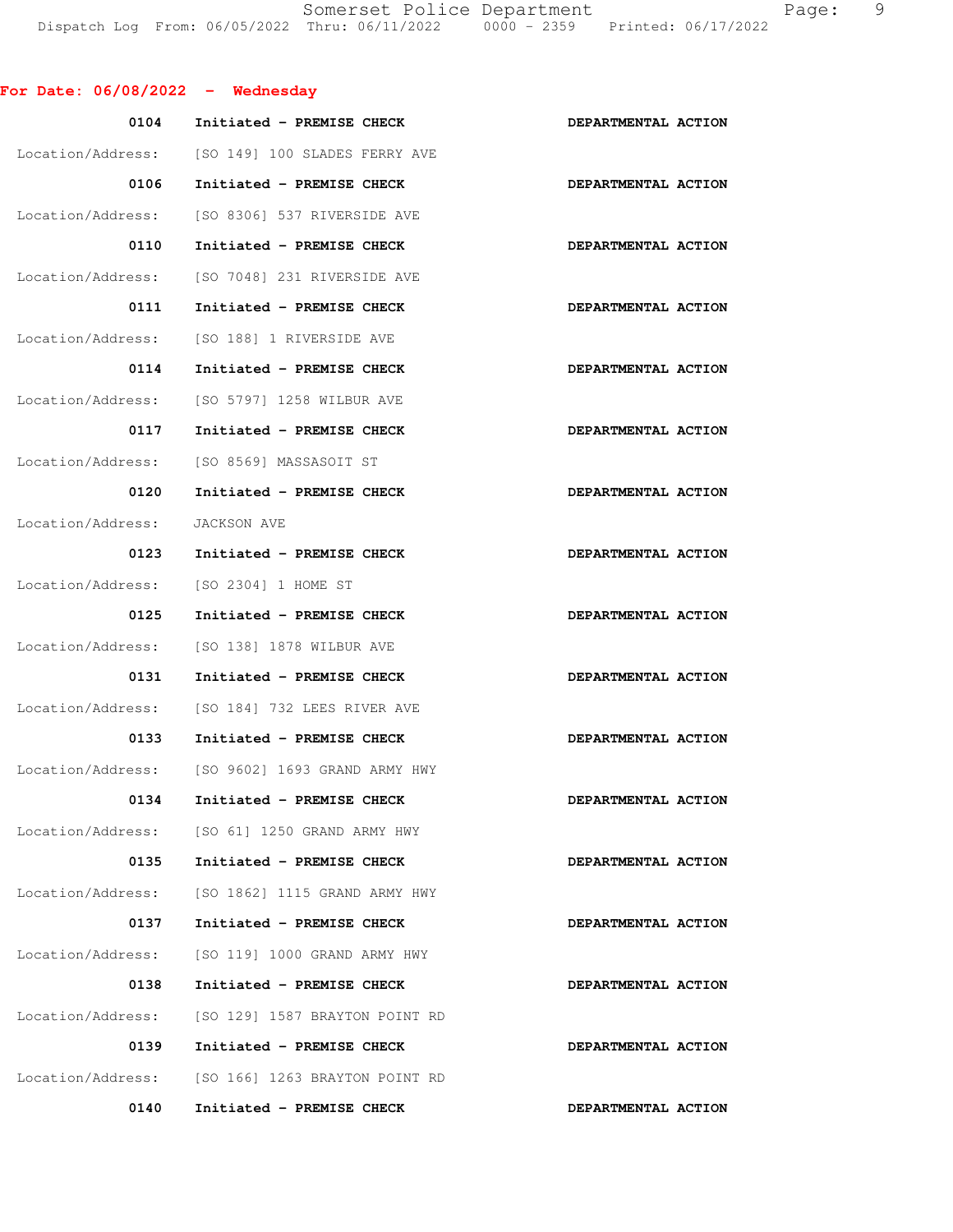|                            | Dispatch Log From: 06/05/2022 Thru: 06/11/2022                                            | 0000 - 2359 Printed: 06/17/2022 |
|----------------------------|-------------------------------------------------------------------------------------------|---------------------------------|
| 0143                       | Initiated - PREMISE CHECK                                                                 | DEPARTMENTAL ACTION             |
| Location/Address:          | [SO 9831] 550 GRAND ARMY HWY                                                              |                                 |
| 0147                       | Initiated - PREMISE CHECK                                                                 | DEPARTMENTAL ACTION             |
| Location/Address:          | [SO 2] 535 GRAND ARMY HWY                                                                 |                                 |
| 0150                       | Initiated - PREMISE CHECK                                                                 | DEPARTMENTAL ACTION             |
| Location/Address:          | LEPES RD                                                                                  |                                 |
| 0208                       | Initiated - Continued Investigation                                                       | DEPARTMENTAL ACTION             |
| Location/Address:          | [SO 138] 1878 WILBUR AVE                                                                  |                                 |
| 0544                       | Phone - Alarm Burglar/Holdup                                                              | ACCIDENTAL/DEFECTIVE ALARM      |
| Location/Address:          | [SO 27] 1255 GRAND ARMY HWY                                                               |                                 |
| 0729                       | Phone - 911 Hang up/Aban line/Unf Call                                                    | WEATHER/POWER RELATED 911 CALL  |
| Location/Address:          | 8 EDDY LN                                                                                 |                                 |
| 0730                       | Initiated - Public Service Other                                                          | DEPARTMENTAL ACTION             |
| Location/Address:          | [SO 88] 1141 BRAYTON AVE                                                                  |                                 |
| 0821                       | Phone - MEDICAL                                                                           | TRANSPORT-HOSPITAL MEDICAL      |
| Location/Address:          | 3152 RIVERSIDE AVE                                                                        |                                 |
| 0857                       | Radio - Check Well Being                                                                  | DEPARTMENTAL ACTION             |
| Location/Address:          | 1529 READ ST @ 241 PLEASANT VIEW AVE                                                      |                                 |
| 1011<br>Location/Address:  | Initiated - Continued Investigation<br>[SO 9562] 1680 GRAND ARMY HWY                      | <b>INVESTIGATED</b>             |
| 1034<br>Refer To Incident: | Walk-In - KEEP THE PEACE<br>Location/Address: [SO 8926] 125 JOHNSON ST<br>$22 - 640 - OF$ | REPORT PREPARED                 |
| 1217<br>Location/Address:  | Initiated - Continued Investigation<br>[SO 9562] 1680 GRAND ARMY HWY                      | <b>INVESTIGATED</b>             |
| 1316<br>Location/Address:  | Initiated - Continued Investigation<br>[SO 9562] 1680 GRAND ARMY HWY                      | <b>INVESTIGATED</b>             |
| 1317                       | Initiated - Parking Violation                                                             | PARKING TICKET ISSUED           |
| Location/Address:          | [SO 87] 625 COUNTY ST                                                                     |                                 |
| 1321                       | Phone - Check Well Being                                                                  | ACCIDENTAL 9-1-1 CALL           |
| Location/Address:          | [SO 6430] 3200 COUNTY ST Apt. #5                                                          |                                 |
| 1332                       | Walk-In - Officer Wanted                                                                  | DEPARTMENTAL ACTION             |
| Location/Address:          | [SO 1677] 580 WHETSTONE HILL RD                                                           |                                 |
| 1407                       | Initiated - Continued Investigation                                                       | DEPARTMENTAL ACTION             |
| Location/Address:          | [SO 5414] 1624 GRAND ARMY HWY                                                             |                                 |
| 1410                       | Phone - Suicide/Threats of                                                                | TRANSPORT-HOSPITAL MEDICAL      |
| Location/Address:          | [SO 3336] 54 RILEY AVE                                                                    |                                 |
| 1429                       | Phone - Suicide/Threats of                                                                | REPORT PREPARED                 |

Somerset Police Department Page: 10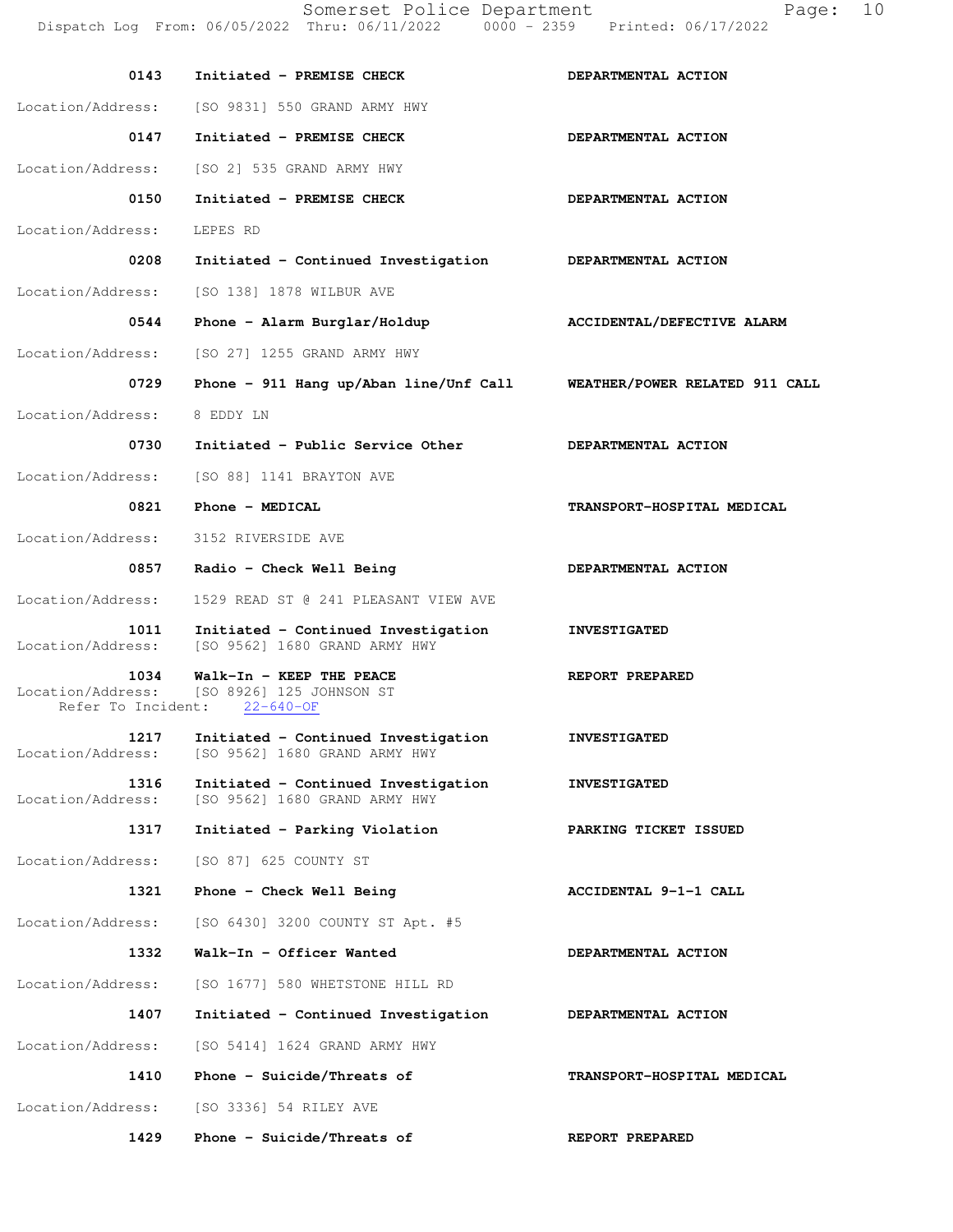|                                   | Somerset Police Department<br>Dispatch Log From: 06/05/2022 Thru: 06/11/2022 | 11<br>Page:<br>0000 - 2359 Printed: 06/17/2022 |  |
|-----------------------------------|------------------------------------------------------------------------------|------------------------------------------------|--|
| Refer To Incident:                | Location/Address: [SO 9040] 1325 READ ST<br>$22 - 641 - OF$                  |                                                |  |
| 1512                              | Phone - Continued Investigation                                              | DEPARTMENTAL ACTION                            |  |
|                                   | Location/Address: [SO 8926] 125 JOHNSON ST                                   |                                                |  |
| 1557                              | Phone - MEDICAL                                                              | TRANSPORT-HOSPITAL MEDICAL                     |  |
| Location/Address: 601 PROSPECT ST |                                                                              |                                                |  |
| 1633<br>Location/Address:         | Phone - Motor Vehicle Complaints<br>[SO 151] 1525 RIVERSIDE AVE              | <b>UNFOUNDED</b>                               |  |
| 1914<br>Location/Address:         | Phone - Check Well Being<br>[SO 200] 1931 GRAND ARMY HWY                     | <b>UNFOUNDED</b>                               |  |
| 2103                              | Initiated - PREMISE CHECK                                                    | DEPARTMENTAL ACTION                            |  |
| Location/Address:                 | [SO L0000028] SIMBROM DR                                                     |                                                |  |
| 2215                              | Initiated - PREMISE CHECK                                                    | DEPARTMENTAL ACTION                            |  |
| Location/Address:                 | MASSASOIT ST                                                                 |                                                |  |

2339 Phone - FireWorks Complaint **1200 UNFOUNDED** Location/Address: [SO 8088] 231 HIGHLAND RD

## **For Date: 06/09/2022 - Thursday**

| 0054              | Initiated - PREMISE CHECK     | DEPARTMENTAL ACTION |
|-------------------|-------------------------------|---------------------|
| Location/Address: | [SO 7048] 231 RIVERSIDE AVE   |                     |
| 0056              | Initiated - PREMISE CHECK     | DEPARTMENTAL ACTION |
| Location/Address: | [SO 5797] 1258 WILBUR AVE     |                     |
| 0100              | Initiated - PREMISE CHECK     | DEPARTMENTAL ACTION |
| Location/Address: | [SO 8569] MASSASOIT ST        |                     |
| 0103              | Initiated - PREMISE CHECK     | DEPARTMENTAL ACTION |
| Location/Address: | JACKSON AVE                   |                     |
| 0106              | Initiated - PREMISE CHECK     | DEPARTMENTAL ACTION |
| Location/Address: | [SO 2304] 1 HOME ST           |                     |
| 0108              | Initiated - PREMISE CHECK     | DEPARTMENTAL ACTION |
| Location/Address: | [SO 138] 1878 WILBUR AVE      |                     |
| 0114              | Initiated - PREMISE CHECK     | DEPARTMENTAL ACTION |
| Location/Address: | [SO 184] 732 LEES RIVER AVE   |                     |
| 0115              | Initiated - PREMISE CHECK     | DEPARTMENTAL ACTION |
| Location/Address: | [SO 9602] 1693 GRAND ARMY HWY |                     |
| 0115              | Initiated - PREMISE CHECK     | DEPARTMENTAL ACTION |
| Location/Address: | [SO 61] 1250 GRAND ARMY HWY   |                     |
| 0117              | Initiated - PREMISE CHECK     | DEPARTMENTAL ACTION |
| Location/Address: | [SO 1862] 1115 GRAND ARMY HWY |                     |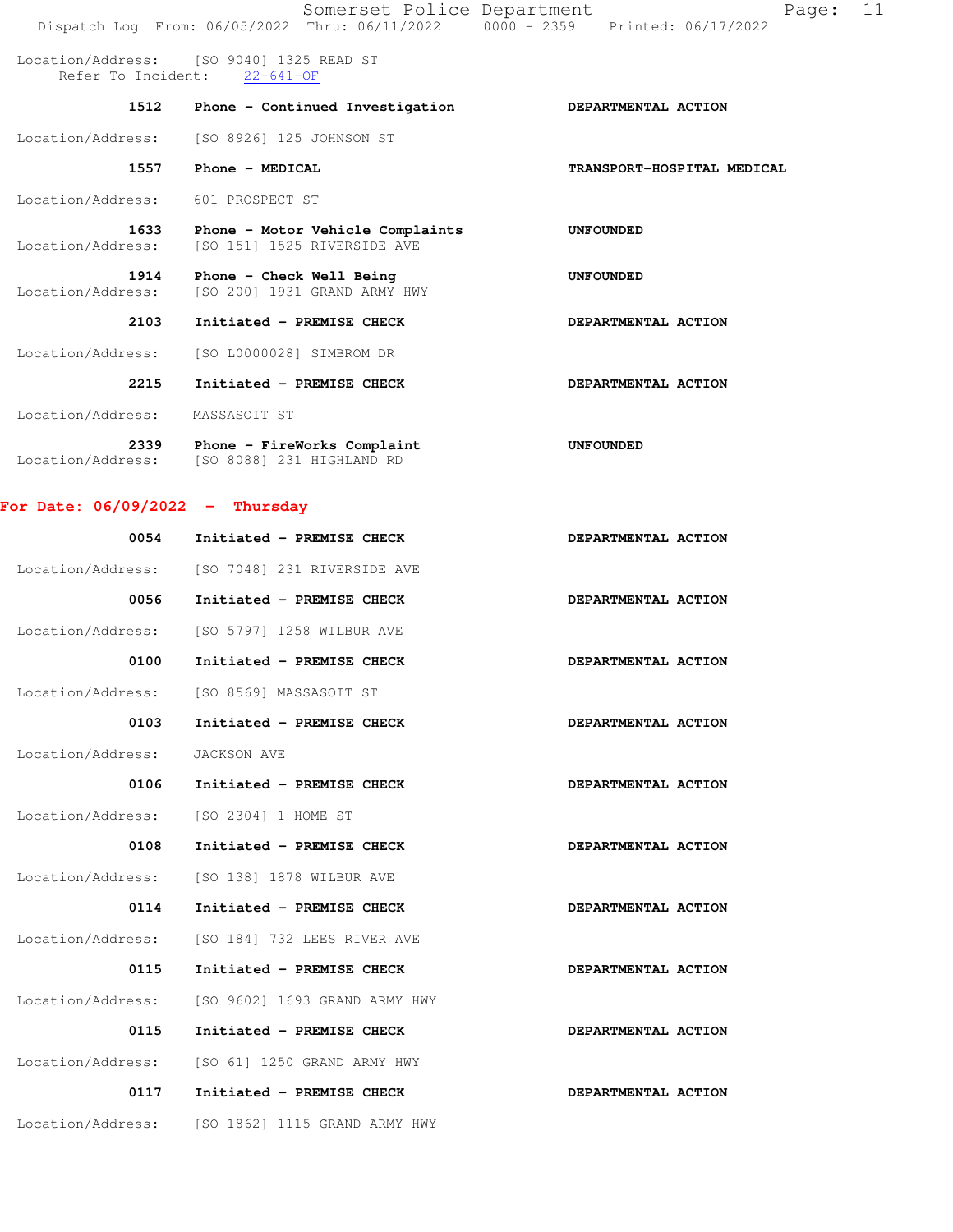Somerset Police Department Page: 12 Dispatch Log From: 06/05/2022 Thru: 06/11/2022 0000 - 2359 Printed: 06/17/2022 0119 Initiated - PREMISE CHECK **DEPARTMENTAL ACTION**  Location/Address: [SO 119] 1000 GRAND ARMY HWY 0122 Initiated - PREMISE CHECK **DEPARTMENTAL ACTION**  Location/Address: [SO 4307] 815 GRAND ARMY HWY 0124 Initiated - PREMISE CHECK **DEPARTMENTAL ACTION** Location/Address: [SO 9831] 550 GRAND ARMY HWY 0127 Initiated - PREMISE CHECK **DEPARTMENTAL ACTION** Location/Address: [SO 2] 535 GRAND ARMY HWY 0129 Initiated - PREMISE CHECK **DEPARTMENTAL ACTION**  Location/Address: LEPES RD 0132 Initiated - PREMISE CHECK **DEPARTMENTAL ACTION**  Location/Address: WESTHILL AVE  **0151 Initiated - Motor Vehicle Stop TRAFFIC CITATION ISSUED**  Location/Address: [SO 6168] 992 GRAND ARMY HWY  **0236 Initiated - Motor Vehicle Stop TRAFFIC CITATION ISSUED**  Location/Address: [SO 499] 329 WILBUR AVE 0254 Initiated - PREMISE CHECK **DEPARTMENTAL ACTION** Location/Address: [SO 188] 1 RIVERSIDE AVE 0618 Phone - Disabled Auto **SERVICES RENDERED** Location/Address: [SO 27] 1255 GRAND ARMY HWY 0730 Initiated - Public Service Other **DEPARTMENTAL ACTION**  Location/Address: [SO 88] 1141 BRAYTON AVE  **0744 Initiated - Motor Vehicle Stop TRAFFIC CITATION ISSUED**  Location/Address: [SO 133] 582 SOUTH ST 0749 Initiated - PREMISE CHECK **DEPARTMENTAL ACTION**  Location/Address: [SO L0000028] SIMBROM DR 0815 Phone - Check Well Being **INVESTIGATED** Location/Address: [SO 526] 504 KENNETH AVE 0917 Phone - Alarm Burglar/Holdup **WEATHER/POWER RELATED ALARM**  Location/Address: [SO 129] 1587 BRAYTON POINT RD  **0921 Phone - Alarm Burglar/Holdup WEATHER/POWER RELATED ALARM**  Location/Address: [SO 138] 1878 WILBUR AVE  **0923 Phone - Alarm Burglar/Holdup WEATHER/POWER RELATED ALARM**  Location/Address: [SO 14] 500 WILBUR AVE 0926 Phone - Alarm Burglar/Holdup **ACCIDENTAL/DEFECTIVE ALARM** Location/Address: [SO 2584] 126 FRIENDS COVE DR

 **1035 Initiated - Continued Investigation INVESTIGATED**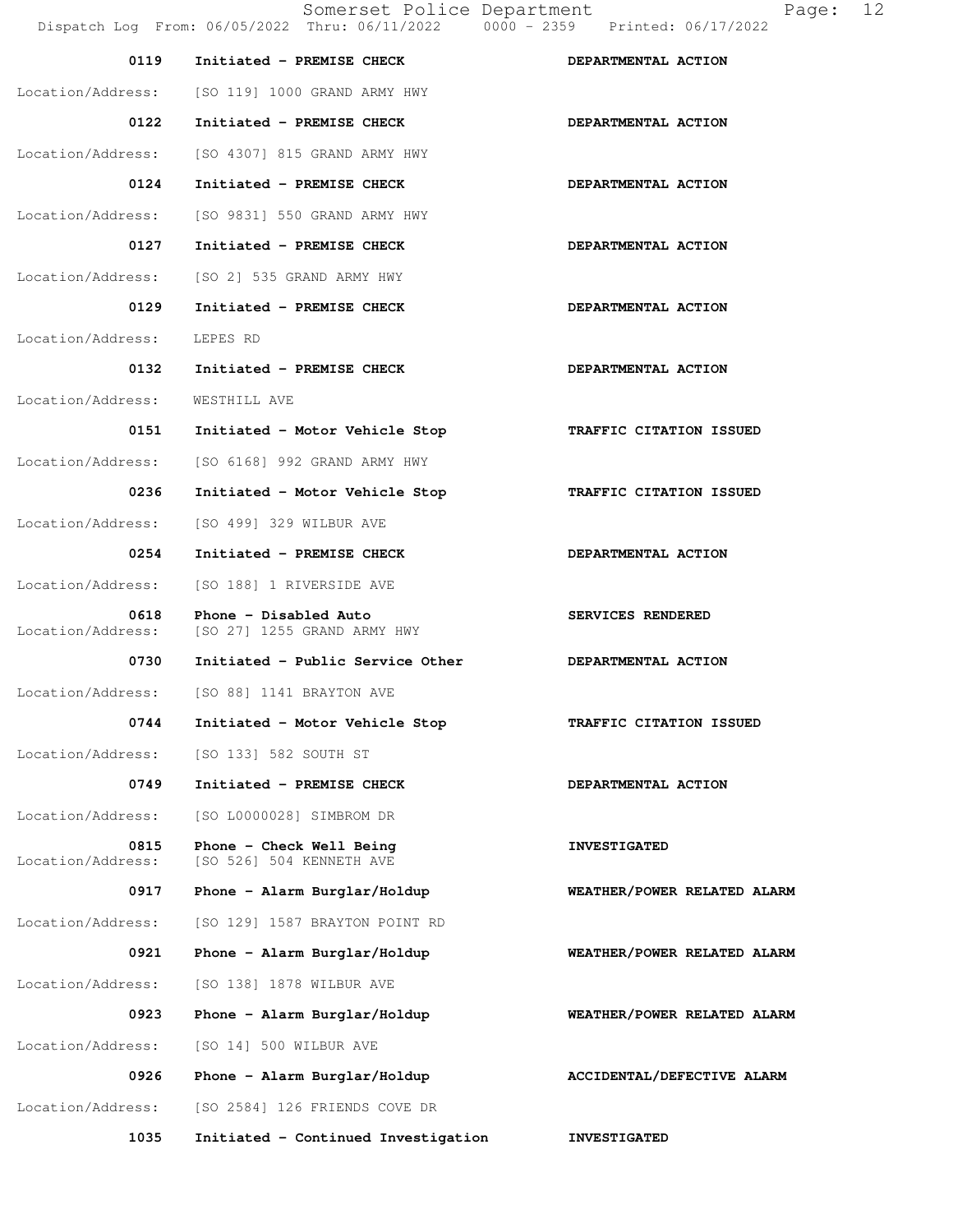|                                      | Somerset Police Department<br>Dispatch Log From: 06/05/2022 Thru: 06/11/2022 0000 - 2359 Printed: 06/17/2022 | 13<br>Page:                |
|--------------------------------------|--------------------------------------------------------------------------------------------------------------|----------------------------|
|                                      | Location/Address: [SO 5414] 1624 GRAND ARMY HWY                                                              |                            |
| Refer To Accident:                   | 1241 Phone - Accident<br>Location/Address: 845 LEES RIVER AVE @ 1693 GRAND ARMY HWY<br>$22 - 204 - AC$       | REPORT PREPARED            |
|                                      | 1247 Phone - Fire Alarm                                                                                      | ACCIDENTAL/DEFECTIVE ALARM |
| Location/Address:                    | [SO 78] 3049 COUNTY ST                                                                                       |                            |
| 1344<br>Location/Address:            | Walk-In - Fraud<br>[SO 7557] 104 MOHAWK RD Apt. #RD                                                          | <b>ADVICE GIVEN</b>        |
|                                      | 1438 Phone - MEDICAL                                                                                         | TRANSPORT-HOSPITAL MEDICAL |
|                                      | Location/Address: [SO 9856] 537 LAFAYETTE ST<br>Refer To Incident: 22-642-OF                                 |                            |
| 1634<br>Location/Address: 766 ELM ST | Phone - Animal Complaint                                                                                     | <b>INVESTIGATED</b>        |
|                                      | 1739 Phone - MEDICAL                                                                                         | TRANSPORT-HOSPITAL MEDICAL |
| Location/Address:                    | [SO 72] 1229 WILBUR AVE                                                                                      |                            |
| 1806                                 | Initiated - Motor Vehicle Stop                                                                               | TRAFFIC CITATION ISSUED    |
| Location/Address:                    | 1596 COUNTY ST @ 226 GROVE AVE                                                                               |                            |
| 1810<br>Location/Address:            | Phone - 911 Hang up/Aban line/Unf Call<br>[SO 182] 1152 RIVERSIDE AVE                                        | UNFOUNDED                  |
| 1934<br>Location/Address:            | Phone - Officer Wanted<br>[SO 1093] 830 READ ST                                                              | <b>INVESTIGATED</b>        |
| 2016                                 | Phone - Alarm Burglar/Holdup                                                                                 | ACCIDENTAL/DEFECTIVE ALARM |
| Location/Address:                    | 135 SULLIVAN AVE                                                                                             |                            |
| 2017<br>Location/Address:            | Phone - Officer Wanted<br>[SO 8306] 537 RIVERSIDE AVE                                                        | <b>INVESTIGATED</b>        |
| 2055                                 | Initiated - PREMISE CHECK                                                                                    | DEPARTMENTAL ACTION        |
| Location/Address:                    | [SO L0000028] SIMBROM DR                                                                                     |                            |
| 2055                                 | Initiated - PREMISE CHECK                                                                                    | DEPARTMENTAL ACTION        |
| Location/Address:                    | [SO L0000028] SIMBROM DR                                                                                     |                            |
| 2056<br>Location/Address:            | Initiated - PREMISE CHECK<br>[SO L0000028] SIMBROM DR                                                        | SERVICES RENDERED          |
| 2158                                 | Initiated - Motor Vehicle Stop                                                                               | TRAFFIC CITATION ISSUED    |
| Location/Address:                    | [SO 2301] 34 RIVERSIDE AVE                                                                                   |                            |
| 2217                                 | Initiated - Motor Vehicle Stop                                                                               | TRAFFIC CITATION ISSUED    |
| Location/Address:                    | 12 DEL-TOM LN @ 771 WILBUR AVE                                                                               |                            |
| 2240                                 | Phone - MEDICAL                                                                                              | TRANSPORT-HOSPITAL MEDICAL |
| Location/Address:                    | 700 LEES RIVER AVE Apt. #1                                                                                   |                            |

## **For Date: 06/10/2022 - Friday**

| 0142              | Initiated - PREMISE CHECK     | DEPARTMENTAL ACTION |
|-------------------|-------------------------------|---------------------|
| Location/Address: | [SO 9602] 1693 GRAND ARMY HWY |                     |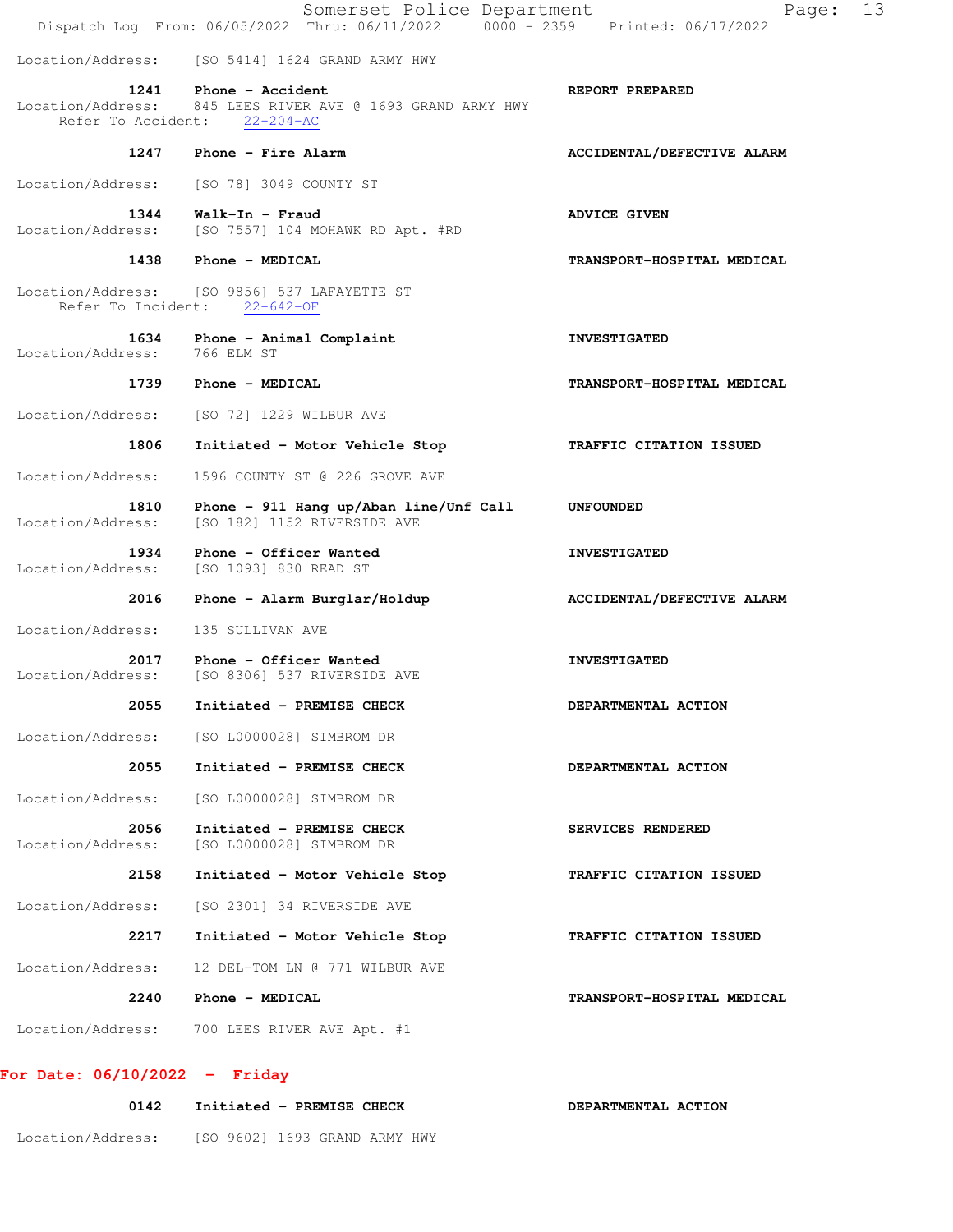| 0144                                            | Initiated - PREMISE CHECK                                                         | DEPARTMENTAL ACTION           |
|-------------------------------------------------|-----------------------------------------------------------------------------------|-------------------------------|
|                                                 | Location/Address: [SO 129] 1587 BRAYTON POINT RD                                  |                               |
| 0152                                            | Initiated - PREMISE CHECK                                                         | DEPARTMENTAL ACTION           |
|                                                 | Location/Address: [SO 7048] 231 RIVERSIDE AVE                                     |                               |
| 0154                                            | Initiated - PREMISE CHECK                                                         | DEPARTMENTAL ACTION           |
|                                                 | Location/Address: [SO 72] 1229 WILBUR AVE                                         |                               |
| Location/Address: 228 LEPES RD                  | 0205 Phone - Check Well Being                                                     | <b>INVESTIGATED</b>           |
| 0222<br>Location/Address:                       | <b>Phone - Accident</b><br>[SO 12] 2732 COUNTY ST<br>Refer To Accident: 22-205-AC | REPORT PREPARED               |
| 0705                                            | Initiated - PREMISE CHECK                                                         | DEPARTMENTAL ACTION           |
| Location/Address:                               | [SO L0000028] SIMBROM DR                                                          |                               |
| 0719                                            | Initiated - Motor Vehicle Stop                                                    | TRAFFIC CITATION ISSUED       |
| Location/Address:                               | 9 SHERMAN RD @ 1240 READ ST                                                       |                               |
| 0727                                            | Initiated - Motor Vehicle Stop                                                    | TRAFFIC CITATION ISSUED       |
| Location/Address:                               | 1569 READ ST @ 81 PARK AVE                                                        |                               |
| 0730                                            | Initiated - Public Service Other                                                  | DEPARTMENTAL ACTION           |
| Location/Address:                               | [SO 88] 1141 BRAYTON AVE                                                          |                               |
| 0750                                            | Initiated - Motor Vehicle Stop                                                    | TRAFFIC CITATION ISSUED       |
| Location/Address:                               | 1569 READ ST @ 81 PARK AVE                                                        |                               |
| 0815                                            | Phone - Alarm Burglar/Holdup                                                      | ACCIDENTAL/DEFECTIVE ALARM    |
| Location/Address:                               | [SO 528] 133 LUCY LN                                                              |                               |
| 0852                                            | Phone - Alarm Burglar/Holdup                                                      | ACCIDENTAL/DEFECTIVE ALARM    |
|                                                 | Location/Address: [SO 528] 133 LUCY LN                                            |                               |
| 1000                                            | Initiated - Officer Wanted                                                        | DEPARTMENTAL ACTION           |
| Location/Address:                               | [SO 11] 538 CHACE ST                                                              |                               |
|                                                 | 1019 Phone - Notification                                                         | MESSAGE/SUMMONS NOT DELIVERED |
| Location/Address:                               | [SO 3245] 2711 RIVERSIDE AVE                                                      |                               |
| 1058<br>Location/Address:<br>Refer To Incident: | Initiated - Officer Wanted<br>[SO 88] 1141 BRAYTON AVE<br>$22 - 643 - OF$         | REPORT PREPARED               |
| 1110                                            | Phone - MEDICAL                                                                   | TRANSPORT-HOSPITAL MEDICAL    |
| Location/Address:                               | 79 ROOSEVELT AVE                                                                  |                               |
| 1155                                            | Phone - Motor Vehicle Complaints                                                  | REFERRED TO OTHER AGENCY      |
| Location/Address:                               | BRAYTON AVE                                                                       |                               |
| 1242<br>Location/Address:                       | Phone - Officer Wanted<br>34 FATIMA DR                                            | <b>ADVICE GIVEN</b>           |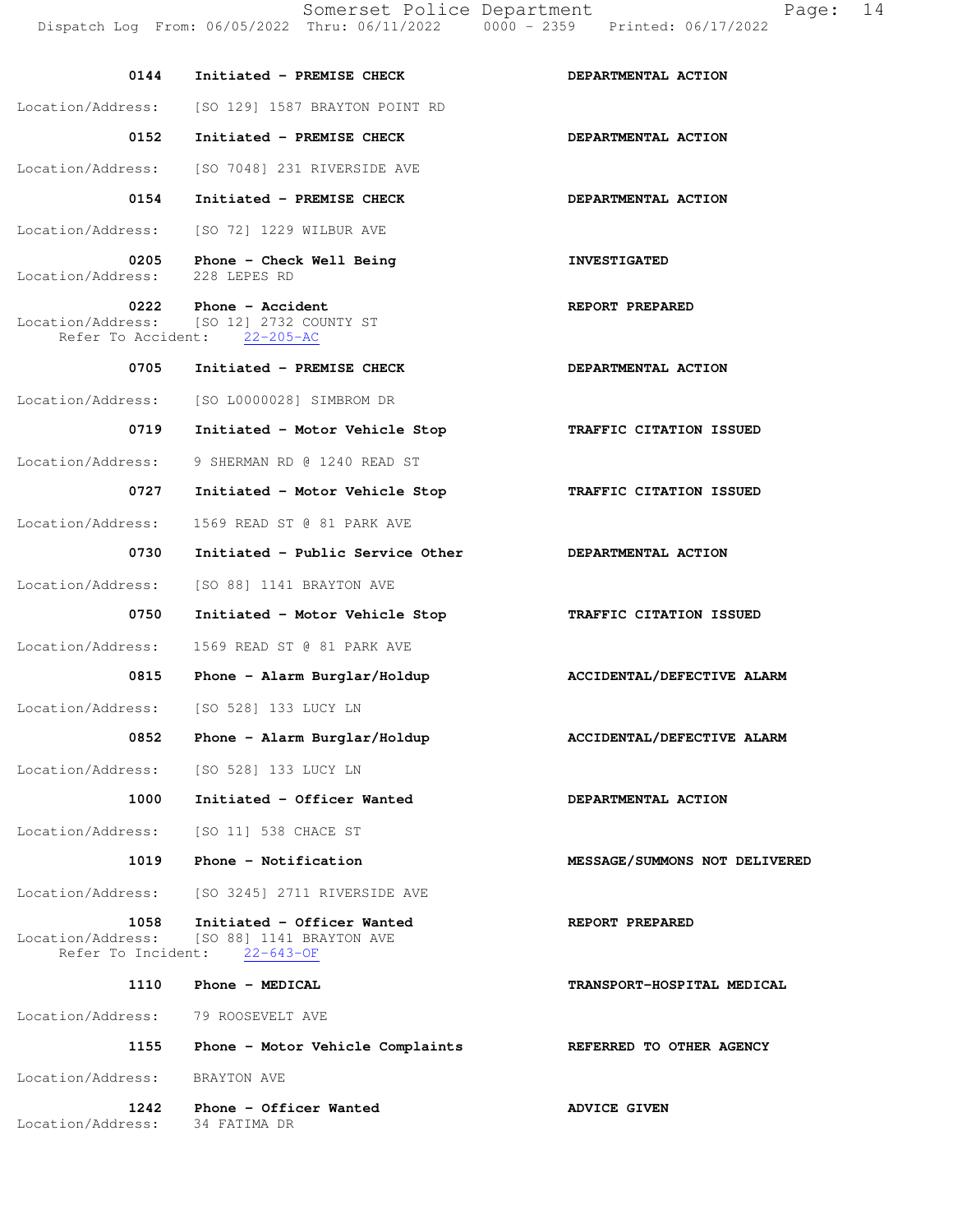| 1331                      | Walk-In - Public Service Other                                | DEPARTMENTAL ACTION           |
|---------------------------|---------------------------------------------------------------|-------------------------------|
| Location/Address:         | 278 FOLSOM AVE                                                |                               |
| 1343                      | Phone - Alarm Burglar/Holdup                                  | ACCIDENTAL/DEFECTIVE ALARM    |
| Location/Address:         | [SO 2669] 996 BRAYTON AVE                                     |                               |
| 1422<br>Location/Address: | Phone - Suspicious Person/Activity<br>ISO 46271 410 FOLEY AVE | <b>INVESTIGATED</b>           |
| 1430<br>Location/Address: | Phone - Check Well Being<br>3123 RIVERSIDE AVE                | <b>UNFOUNDED</b>              |
| 1450<br>Location/Address: | Phone - Check Well Being<br>157 LINCOLN AVE                   | <b>INVESTIGATED</b>           |
| 1543                      | Phone - Alarm Burglar/Holdup                                  | ACCIDENTAL/DEFECTIVE ALARM    |
| Location/Address:         | [SO 4549] 343 LAFAYETTE ST                                    |                               |
| 1656                      | Initiated - Summons/Papers Service                            | MESSAGE/SUMMONS NOT DELIVERED |
| Location/Address:         | [SO 3245] 2711 RIVERSIDE AVE                                  |                               |
| 1721                      | Phone - MEDICAL                                               | TRANSPORT-HOSPITAL MEDICAL    |
| Location/Address:         | 702 BUFFINTON ST                                              |                               |
| 1805<br>Location/Address: | Walk-In - Officer Wanted<br>[SO 8123] 465 COUNTY ST           | <b>ADVICE GIVEN</b>           |
| 1903                      | Initiated - Motor Vehicle Stop                                | TRAFFIC CITATION ISSUED       |
| Location/Address:         | [SO 8488] 1400 BRAYTON POINT RD                               |                               |
| 2022                      | Initiated - Summons/Papers Service                            | MESSAGE/SUMMONS DELIVERED     |
| Location/Address:         | [SO 3245] 2711 RIVERSIDE AVE                                  |                               |
| 2126<br>Location/Address: | Phone - Parking Violation<br>[SO L0000039] SLADES FERRY AVE   | <b>INVESTIGATED</b>           |
| 2137                      | Phone - MEDICAL                                               | TRANSPORT-HOSPITAL MEDICAL    |
| Location/Address:         | [SO 9364] 42 HOOD ST                                          |                               |
| 2140                      | Initiated - PREMISE CHECK                                     | DEPARTMENTAL ACTION           |
| Location/Address:         | [SO L0000028] SIMBROM DR                                      |                               |
| 2239<br>Location/Address: | Phone - Continued Investigation<br>412 HIGH ST                | <b>INVESTIGATED</b>           |
| 2241<br>Location/Address: | Phone - KEEP THE PEACE<br>197 MASON AVE                       | <b>ADVICE GIVEN</b>           |
|                           |                                                               |                               |

## **For Date: 06/11/2022 - Saturday**

| 0003                      | Phone - Accident<br>Location/Address: 260 PRATT AVE @ 157 LINCOLN AVE<br>Refer To Accident: 22-206-AC | REPORT PREPARED     |
|---------------------------|-------------------------------------------------------------------------------------------------------|---------------------|
| 0018<br>Location/Address: | Phone - Check Well Being<br>1480 COUNTY ST @ 240 CENTRE ST                                            | <b>INVESTIGATED</b> |
| 0102                      | Initiated - PREMISE CHECK                                                                             | DEPARTMENTAL ACTION |

Location/Address: [SO L0000028] SIMBROM DR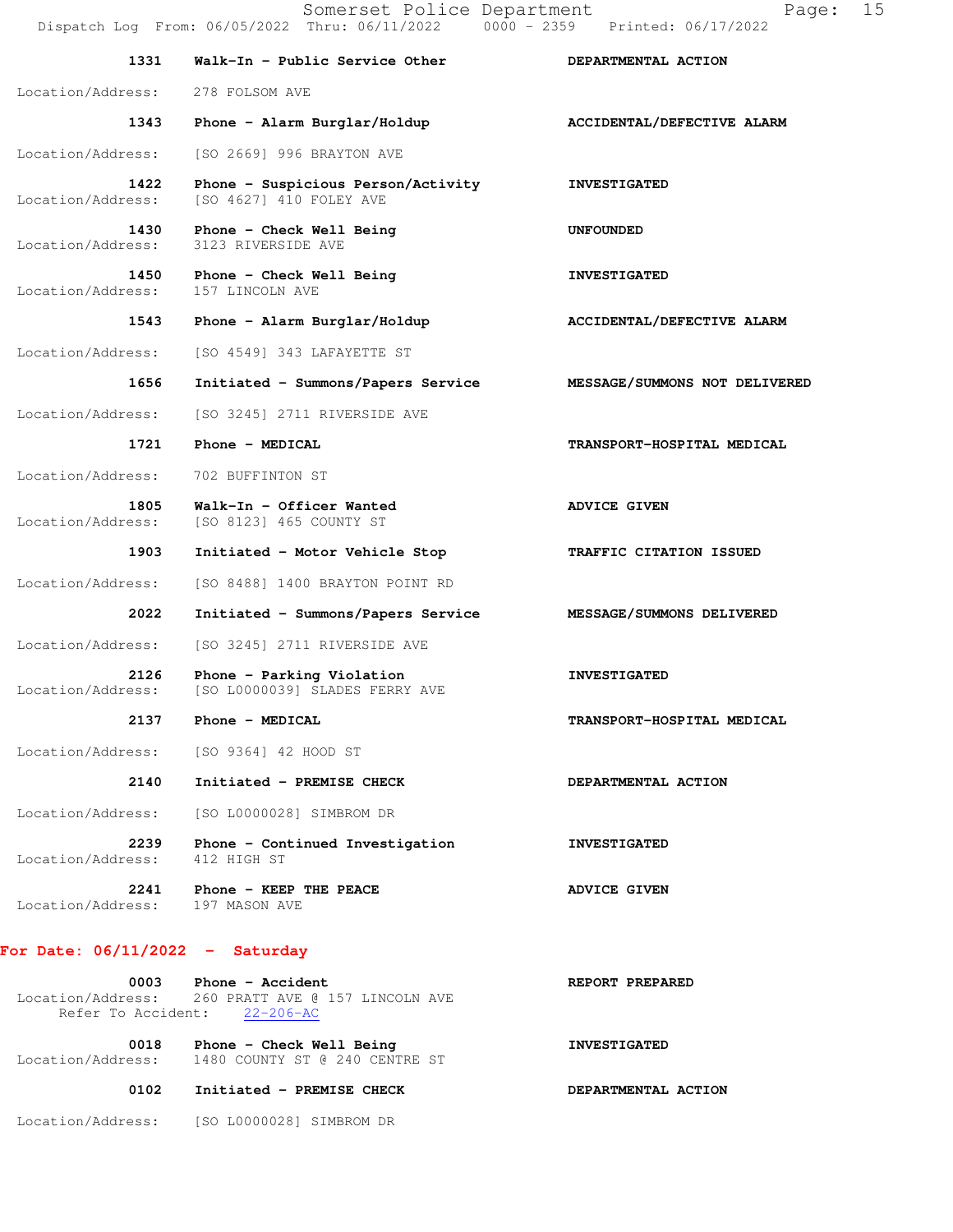|                                   | Somerset Police Department<br>Dispatch Log From: 06/05/2022 Thru: 06/11/2022 0000 - 2359 Printed: 06/17/2022           | 16<br>Page:                 |
|-----------------------------------|------------------------------------------------------------------------------------------------------------------------|-----------------------------|
| 0115                              | Initiated - PREMISE CHECK                                                                                              | DEPARTMENTAL ACTION         |
|                                   | Location/Address: [SO 1093] 830 READ ST                                                                                |                             |
| 0117                              | Initiated - PREMISE CHECK                                                                                              | DEPARTMENTAL ACTION         |
| Location/Address:                 | [SO L0000019] COUNTY ST                                                                                                |                             |
| 0141<br>Location/Address:         | Initiated - Motor Vehicle Stop<br>[SO 5692] 900 COUNTY ST                                                              | REPORT PREPARED             |
|                                   | 0143 Phone - Check Well Being<br>Location/Address: [SO 5532] 81 EASTVIEW AVE<br>Refer To Incident: 22-646-OF           | REPORT PREPARED             |
|                                   | 0603 Phone - Suspicious Person/Activity<br>Location/Address: [SO 9602] 1693 GRAND ARMY HWY                             | <b>UNFOUNDED</b>            |
| 0608                              | Initiated - Accident<br>Location/Address: [SO 40] 938 LEES RIVER AVE<br>Refer To Accident: 22-207-AC                   | REPORT PREPARED             |
| 0746                              | Phone - Alarm Burglar/Holdup                                                                                           | ACCIDENTAL/DEFECTIVE ALARM  |
| Location/Address:                 | [SO 108] 829 GRAND ARMY HWY                                                                                            |                             |
| 1047<br>Location/Address:         | Phone - Officer Wanted<br>[SO 2669] 996 BRAYTON AVE                                                                    | <b>ADVICE GIVEN</b>         |
| Location/Address:                 | 1126 Phone - Officer Wanted<br>[SO 8306] 537 RIVERSIDE AVE                                                             | <b>ADVICE GIVEN</b>         |
| Location/Address:                 | 1301 Phone - Disabled Auto<br>1968 BRAYTON POINT RD @ 901 READ ST                                                      | SERVICES RENDERED           |
| Location/Address:                 | 1315 Phone - Accident<br>[SO 1639] 1155 GRAND ARMY HWY<br>Refer To Accident: 22-208-AC<br>Refer To Incident: 22-666-OF | REPORT PREPARED             |
| 1400                              | Phone - Check Well Being                                                                                               | NO SUCH PERSON CAN BE FOUND |
| Location/Address: 8 RIPLEY ST     |                                                                                                                        |                             |
|                                   | 1504 Walk-In - Property (Found)<br>Location/Address: 2950 RIVERSIDE AVE<br>Refer To Incident: 22-647-OF                | REPORT PREPARED             |
|                                   | 1514 Phone - Assault (Past)<br>Location/Address: [SO 227] 455 BRAYTON AVE<br>Refer To Incident: 22-648-OF              | REPORT PREPARED             |
|                                   | 1603 Phone - MEDICAL                                                                                                   | TRANSPORT-HOSPITAL MEDICAL  |
| Location/Address: 546 KENNETH AVE |                                                                                                                        |                             |
|                                   | 1621 Phone - MEDICAL                                                                                                   | TRANSPORT-HOSPITAL MEDICAL  |
| Refer To Incident:                | Location/Address: [SO 227] 455 BRAYTON AVE<br>$22 - 648 - OF$                                                          |                             |
| 1800                              | Initiated - Motor Vehicle Stop                                                                                         | TRAFFIC CITATION ISSUED     |
| Location/Address:                 | [SO 92] 700 READ ST                                                                                                    |                             |
|                                   | 1839 Phone - MEDICAL                                                                                                   | TRANSPORT-HOSPITAL MEDICAL  |
| Location/Address:                 | [SO 2343] 3200 COUNTY ST Apt. #209A                                                                                    |                             |
| 1843                              | Phone - Alarm Burglar/Holdup                                                                                           | SECURED BUILDING            |